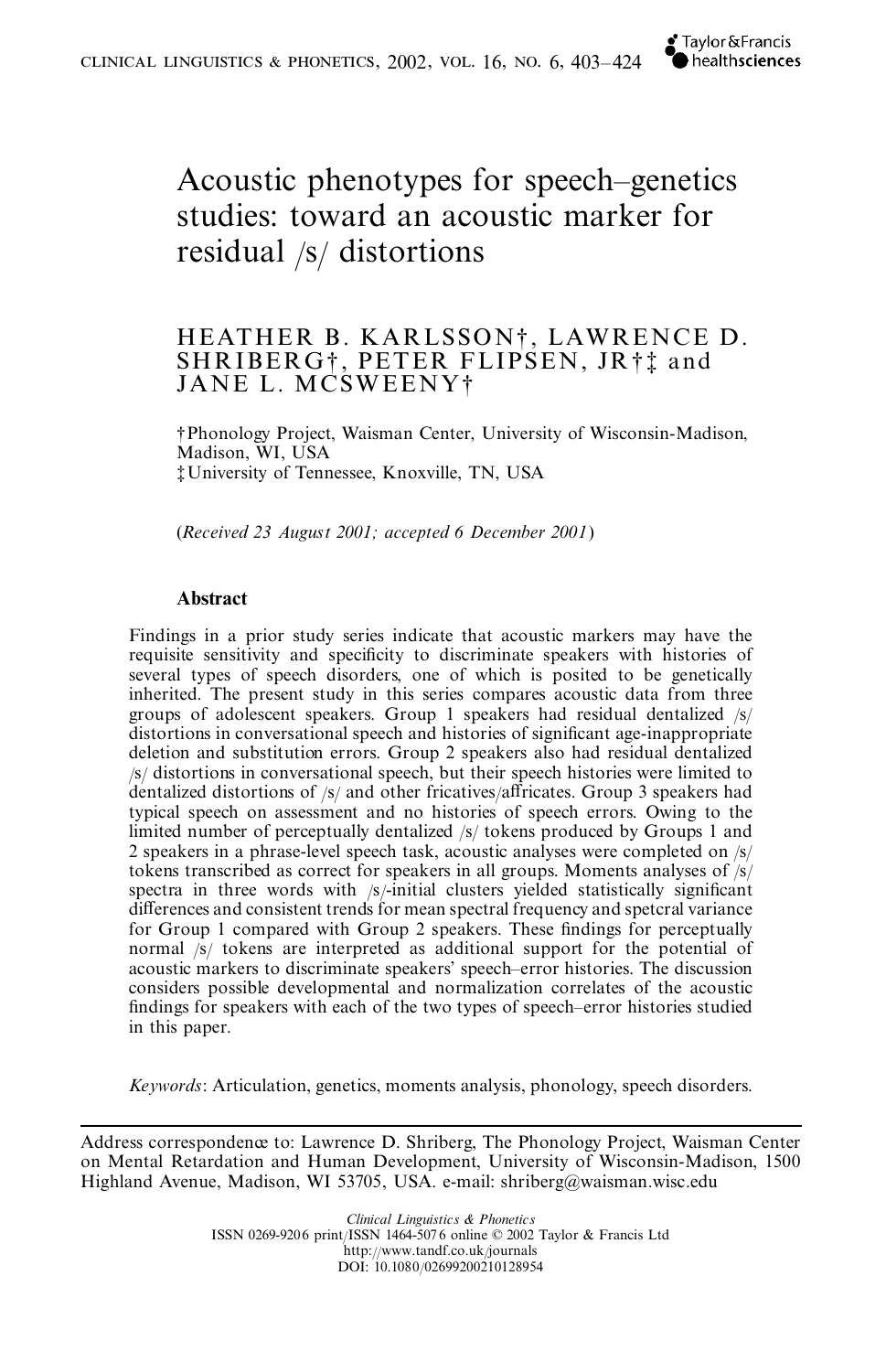#### **Introduction**

The research context for the present study is the hypothesis that at least one subtype of child speech disorder of currently unknown origin is genetically transmitted (Shriberg, Austin, Lewis, McSweeny and Wilson, 1997). As reviewed elsewhere, this hypothesis motivates the need for valid phenotype markers to classify the speech status of family members whose speech error histories in genetics studies may be unavailable or unreliable by recall report (Shriberg, 1991, 1993; Shriberg and Austin, 1998; Flipsen, Shriberg, Weismer, Karlsson and McSweeny, 1999, 2001; Shriberg, Flipsen, Karlsson and McSweeny, 2001).

To review the general problem, consider the four possible speech histories of a family member who is older than 9 years of age at the time a genetics study is conducted. One possibility is that a relative of the *proband* (the person identified as positive for the disorder) could have a history of significant speech delay of genetic origin. A second possibility is that this relative could have a significant speech delay not of genetic origin. Prior reports have suggested that in addition to an inherited (genetic) subtype of speech delay, there may be at least three other classes of aetiological origins of significant speech delay. Such classes include subtypes suspected to be associated with early recurrent otitis media with effusion, deficits in speech–motor control, or associated with psychosocial challenges (Shriberg *et al*., 1997). A third possibility is that this family member may have a history of speech errors limited to distortions of  $\langle r \rangle$ ,  $\langle s \rangle$  or  $\langle l \rangle$ , without the across-feature consonant deletions and substitutions, and the language deficits typically associated with early speech delay (Shriberg and Kwiatkowski, 1994). Epidemiological support for such feature- and error-limited forms of child speech–sound disorder, sometimes termed *lisping* or *lalling* (or an *articulation* disorder rather than a *phonological* disorder) is provided elsewhere (Lewis and Shriberg, 1994; Shriberg, 1994, 1999). For example, proportionally more males than females have histories of speech delay, whereas sex ratios for speakers with histories of only /s/ distortions appear to be equal or may even favour females. Finally, a fourth possibility is that the family member may have no history of a speech disorder.

Note that a family member who presents with residual speech–sound distortion errors at the time of speech testing may have any of the first three speech-disorder histories described above: speech delay presumed to be inherited, one of several types of speech delay presumed not to be inherited, or speech disorder limited to single-sound or sound class distortions. Moreover, a family member who does not have residual speech errors when tested may have one of the four speech histories, because he or she may have completely normalized errors associated with any of the first three histories, or may have no history of speech disorder. If we assume that only family members with prior speech delay presumed to be inherited should be classified as *affected* in speech–genetics studies, how can researchers determine the appropriate classifications for speakers who either have residual distortions that reflect one of the three speech–error histories or who do not have residual speech errors at the time of testing?

One possible method to identify and correctly classify the speech histories for family members with and without residual distortion errors may reside in finegrained instrumental analysis of their speech. Specifically, close acoustic analysis of their correctly or incorrectly produced tokens might yield markers with sufficient sensitivity and specificity to discriminate among each of the four speech histories.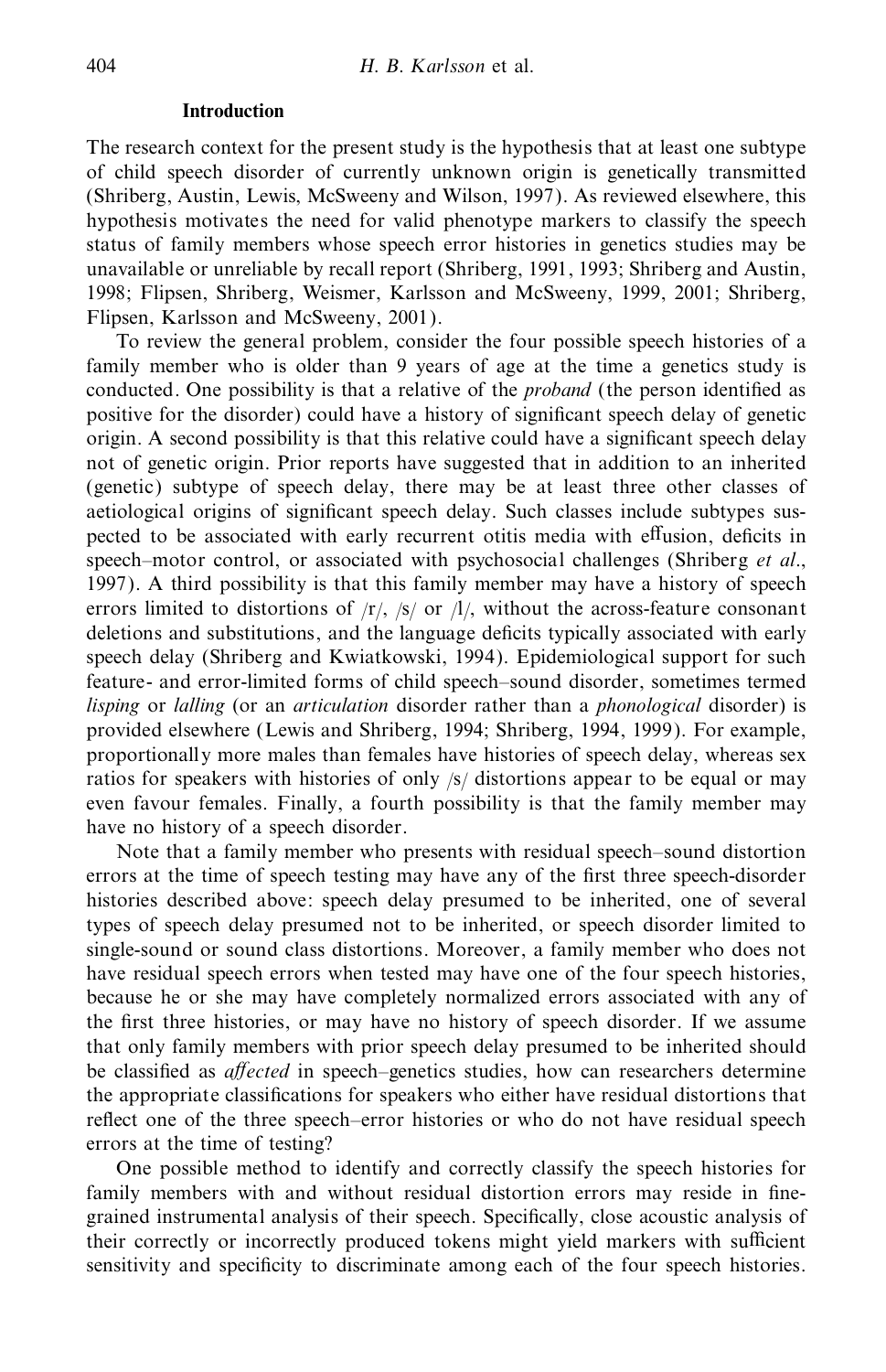The data in the present paper were collected as part of a larger study exploring this possibility, with the current focus on production of English /s/. Because there is no current method to differentiate children with the proposed genetically inherited subtype of speech delay from those with the other non-genetic etiologies posited above, methods in the present study are limited to a contrast of the speech of children with histories of speech delay of *any* possible aetiological subtype (i.e. the first and second histories above) and the speech of children with histories of only distortion errors (the third history above). The following sections provide brief overviews of articulatory and acoustic phonetic information relevant to possible differences in  $\frac{s}{r}$  production in speakers with histories of speech delay versus histories of feature-limited distortion errors.

# *Typical* /*s*/ *production*

The cardinal sibilant fricative in many languages, /s/ is estimated to comprise approximately 8% of the consonant tokens in English conversational speech (cf. Shriberg and Kent, 1995). It has a widely distributed privilege of occurrence in English phonotactic rules and a central role in English morphological structure. Although acquired relatively early in phonemic development, perhaps due to the press from these distributional and morphophonemic factors, some children have early dentalized and/or lateralized distortions of  $\beta$  that have been observed to persist throughout adulthood (Lewis and Shriberg, 1994). Alternative explanatory sources for the acquisition and persistence of such errors include: its challenging articulatory characteristics, involving motor control of intrinsic and extrinsic musculature; its salient auditory–perceptual characteristics, relative to the ease with which it can be discriminated from other sounds (e.g. voiceless fricatives) in a language; and its linguistic features, including phonotactic, allophonic and morphophonemic characteristics.

Articulation of /s/ is typically achieved by raising the tongue blade against the roof of the mouth to form a narrow constriction in the vicinity of the alveolar ridge (Stevens, 1998). Frication is produced primarily at the point at which the emerging airstream meets the lower incisors, which yields a dipole noise source (Stevens, 1998: 398). In a cineradiographic study of 10 young adults with typical speech and typical occlusion, Subtelny, Oya and Subtelny (1972) reported that mandibular and tongue tip position for  $\frac{s}{i}$  in the sentence 'Sister Suzy saw Sam' were consistent across the different vowel contexts. The size and length of the lingua-dental constriction were consistent (1 mm constriction and 4 mm long), but tongue body position and lip opening were more variable.

In an electropalatographic study of nine typically-speaking  $6-14$ -year-old children, Fletcher (1989) reported that the sibilant groove for /s/ and /z/ was narrower than for  $\int$ /, /t $\int$ / and /d3/. Fletcher also proposed two developmental trends across this age range: contact place moved posteriorly with age, and lingua-palatal contact reduced with age. More recently, in magnetic resonance imaging studies of fricatives in four adults, Narayanan, Alwan and Haker (1995) described alveolar strident production as characterized by concave cross-sectional shaping for the tongue body with speaker-dependent tongue tip position (apical or laminal). More anterior medial grooving and lateral lingua-palatal contact was found for the apical than for the laminal production. Tongue shape asymmetries were also noted by subject and by sound. Ultrasound studies by Stone and Lundberg (1996) have characterized the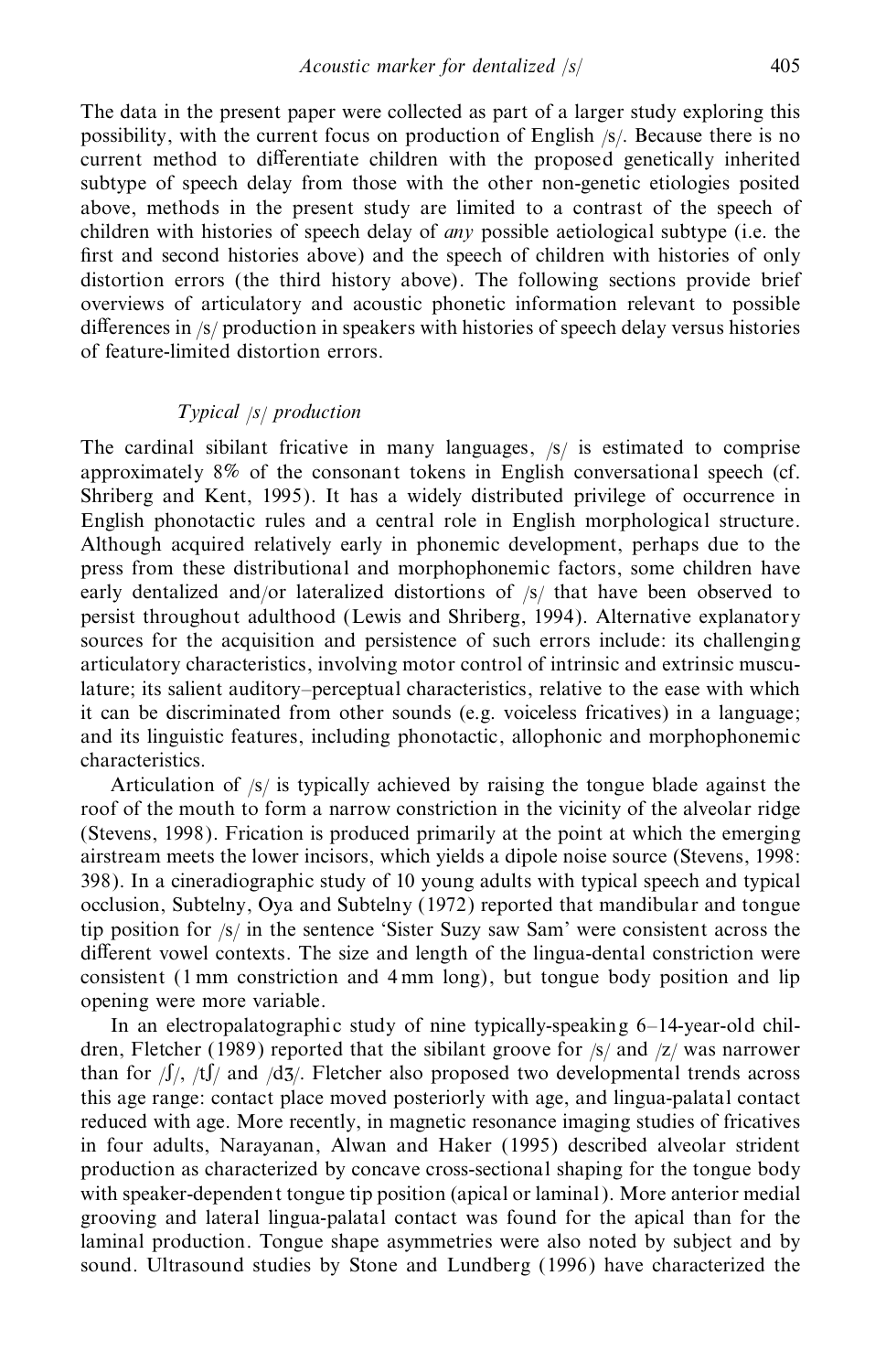two primary features of /s/ production as tongue grooving and bilateral palatal contact of tongue margins. Thus, in studies using several instrumental approaches, the central features of typical /s/ production appear to be a narrowly grooved tongue, alveolar or laminal tongue tip orientation, generally consistent constriction size, bilateral tongue contact at the palate, stability across at least some vowel contexts and possible changes in articulatory features across the life span.

Jongman, Wayland and Wong (2000) provided the most comprehensive recent acoustic data using moments analysis to characterize English fricatives as produced by 20 typically speaking adults. Jongman *et al*. concluded that each of the four spectral moments provided useful information to discriminate among the four English voiceless fricatives /s/,  $\int$ /,  $\int$ / $\theta$ / and /f/. Specifically: moment 1 (M1: mean frequency) was useful to distinguish high-frequency  $\frac{s}{r}$  from lower frequency  $\frac{f}{a}$  and mid-frequency  $f/$  and  $/θ$ ; increased moment 2 (M2: variance) values were associated with decreasing sibilance, useful for distinguishing  $|s|$  and  $|f|$  from  $|f|$  and  $|h|$ ; moment 3 (M3: skew) yielded information about the concentration of low frequency energy that is typical of  $\int / \int$  and that distinguishes it from the relatively higher frequency concentration of energy typical of /s/; and moment 4 (M4: kurtosis) values were generally greater for /s/ than obtained for other fricatives, indicating the presence of more clearly defined high frequency energies.

In a study of 26 typically-speaking 9–15-year-old adolescents that provided the reference data for the present study, Flipsen *et al.* (1999) reported several findings relevant for acoustic studies of /s/ production. Acoustic data were based on speakers' productions of 12 words containing singleton /s/ and /s/ in clusters in word-initial, word-medial (singleton only) and word-final position. Spectral moments analysis indicated that phonetic context did have an effect on the moment values, particularly M2 values for the onsets and offsets (20 ms) of  $\frac{s}{s}$  spectra. M2 values were depressed, apparently due to the effects of surrounding vowels that lower mean frequency and increased variance. Therefore, the frication midpoint was least associated with the place/manner characteristics of adjacent vowels and consonants. There were also significant sex-related effects particularly for M1 and M3 values, but there were no significant differences associated with age for speakers in this age range. The sexrelated effects for the M1 and M3 data were most likely related to cavity size, which presumably is smaller for female speakers in this age range. M4 data did not provide useful information for the questions posed in the Flipsen *et al*. study.

# *Atypical* /*s*/ *production*

Instrumental studies of atypical /s/ production in children and adults also report reliable differences not observed in phonetic transcription that may be important for theory and practice. In an electropalatographic study of three children with speech sound disorders, Hardcastle and Morgan (1982) reported individual differences in the tongue positioning and making of stops in /s/ clusters that were not observed using acoustic–perceptual procedures. In a review of contemporary studies using EPG techniques, Gibbon (1999) described children with 'undifferentiated lingual gestures'. She noted that such gestures yielded speech productions that neutralized phonemic contrasts due to limited control of the tongue, particularly at the lateral margins.

A limited number of studies have investigated the acoustic correlates of dentalized  $/$ s/ production in children's speech. Daniloff, Wilcox and Stephens (1980) studied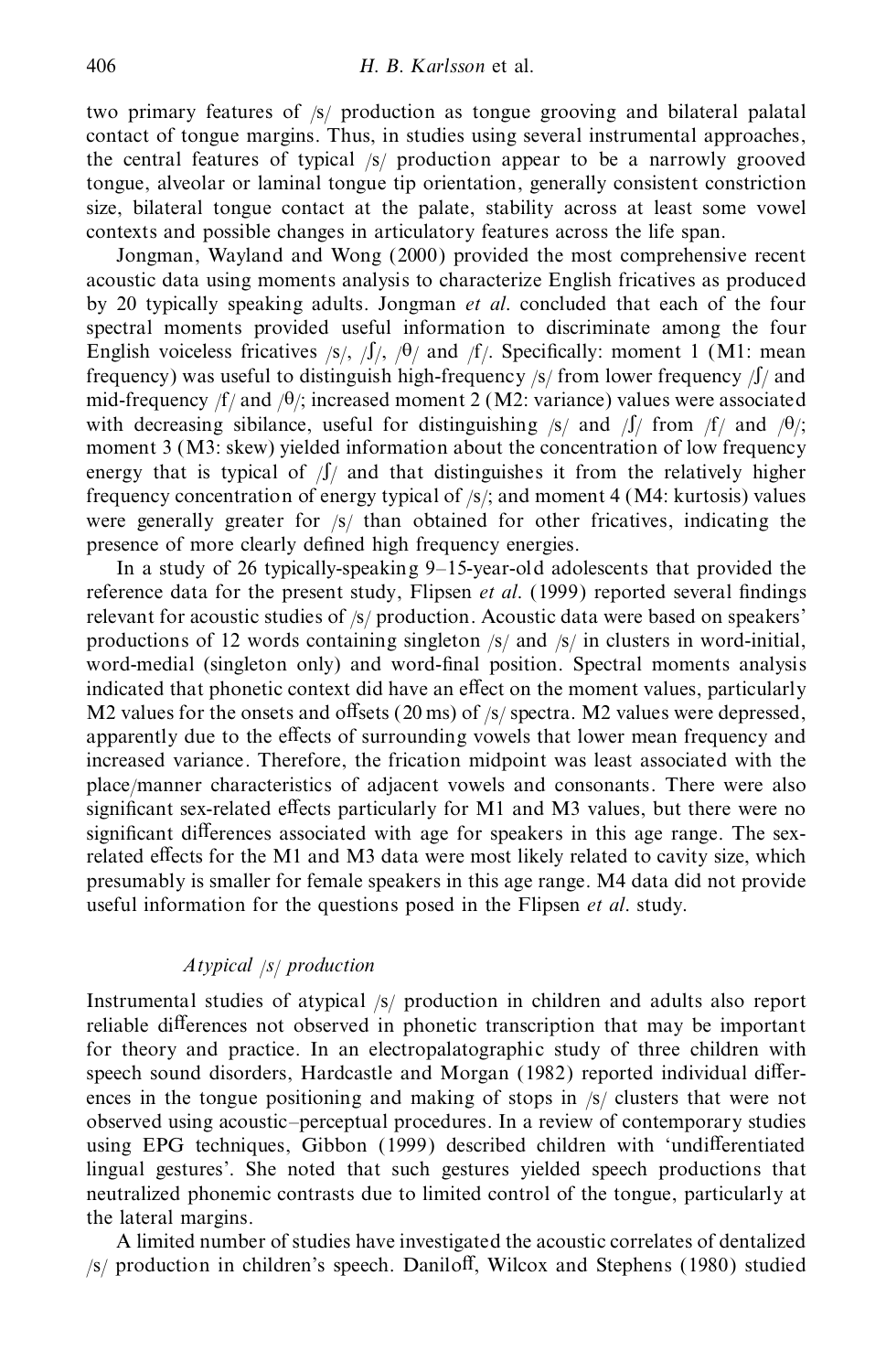two children with dentalized /s/, two with lateralized /s/, two with 'other' /s/ errors and two typically speaking children, all 6–8 years of age. Compared with the typical /s/ productions, the dentalized /s/ productions of these children were characterized by flatter, higher frequency and less intense noise spectra. Additionally, the investigators noted fewer and reduced phonetic context effects in the /s/ productions of the children with dentalized /s/. Baum and McNutt (1990) compared the 'frontal'  $/$ s/ productions of five children aged 5–6 years and five children aged 7–8 years with the /s/ productions of 10 age-matched controls. Findings indicated that the dentalized /s/ productions had lower centroid frequencies than the /s/ productions judged to be normal. There is no clear explanation for the different findings in these two studies, although likely sources include differences in both subject samples and methodologies. In a study that included typically speaking adults, children with typical /s/ production and children with misarticulated /s/ (many of whom presum ably produced dental  $\frac{s}{\lambda}$ , Weismer and Elbert (1982) reported more temporal variability in /s/ production for the children with misarticulated /s/ compared with the  $/s$  productions of typically speaking children. Differences were greater in  $/s/$ clusters compared with /s/ singleton contexts. Miccio, Forrest and Elbert (1996) reported that the fricative productions of children with disordered phonologies who have acquired a contrast between sibilant and non-sibilant fricatives are acoustically distinguishable from the sibilant productions of their typically speaking peers.

As suggested in the findings received to this point, there is good evidence for reliable differences in articulatory behaviours that may not be observable by auditory–perceptual and/or acoustic methods. Stoner, Gately and Rivers (1987) found no perceptual or acoustic differences between apical and dorsal /s/ productions in a group of eight adults. Forrest, Weismer, Hodge, Dinnsen and Elbert (1990) used moments analysis to determine whether the acoustic profiles of children who substituted [t] for  $/k/$  differed from the profiles of typically speaking children. Findings indicated that the stops produced by children with stop substitutions differed in spectral shape and mean frequencies from the stops produced by the typically speaking children. Moreover, values on these two variables differed for one speech-disordered child with an emerging  $/k/$  compared with values for speechdisordered children without indications of emerging  $/k$ . The child's  $/k$  productions remained acoustically distinguishable from the typically speaking children's /k/ productions, even when his /k/ sounds were perceptually transcribed as 'normal'. A subsequent study of the spectral contrasts for  $/t$  and  $/k$  indicated that productions from children who had recently acquired the  $t/k$  contrast in the initial position were spectrally distinguishable from the productions of typically speaking controls (Forrest, Weismer, Elbert and Dinnsen, 1994). When they had acquired the  $t/k$ contrast in all word positions, however, the formerly misarticulating children pro duced  $/t$  and  $/k$  sounds that were spectrally indistinguishable from the  $/t$  and  $/k$ produced by their typically speaking peers.

A final articulatory–perceptual consideration relevant for the present study concerns effects associated with coupling of the front and back cavities (ahead of and behind the constriction) in the vocal tract (Kent, Dembowski and Lass, 1996). Coupling produces an output spectrum that is affected by the resonances of the back cavity and of the constriction itself. These resonances converge (are reinforced) when the cavities are uncoupled. Thus, perceptually important resonances are reinforced when there are small constrictions as the result of fricative production. With excess coupling, acoustic cues may be harder to perceive. Consequently, a non-tight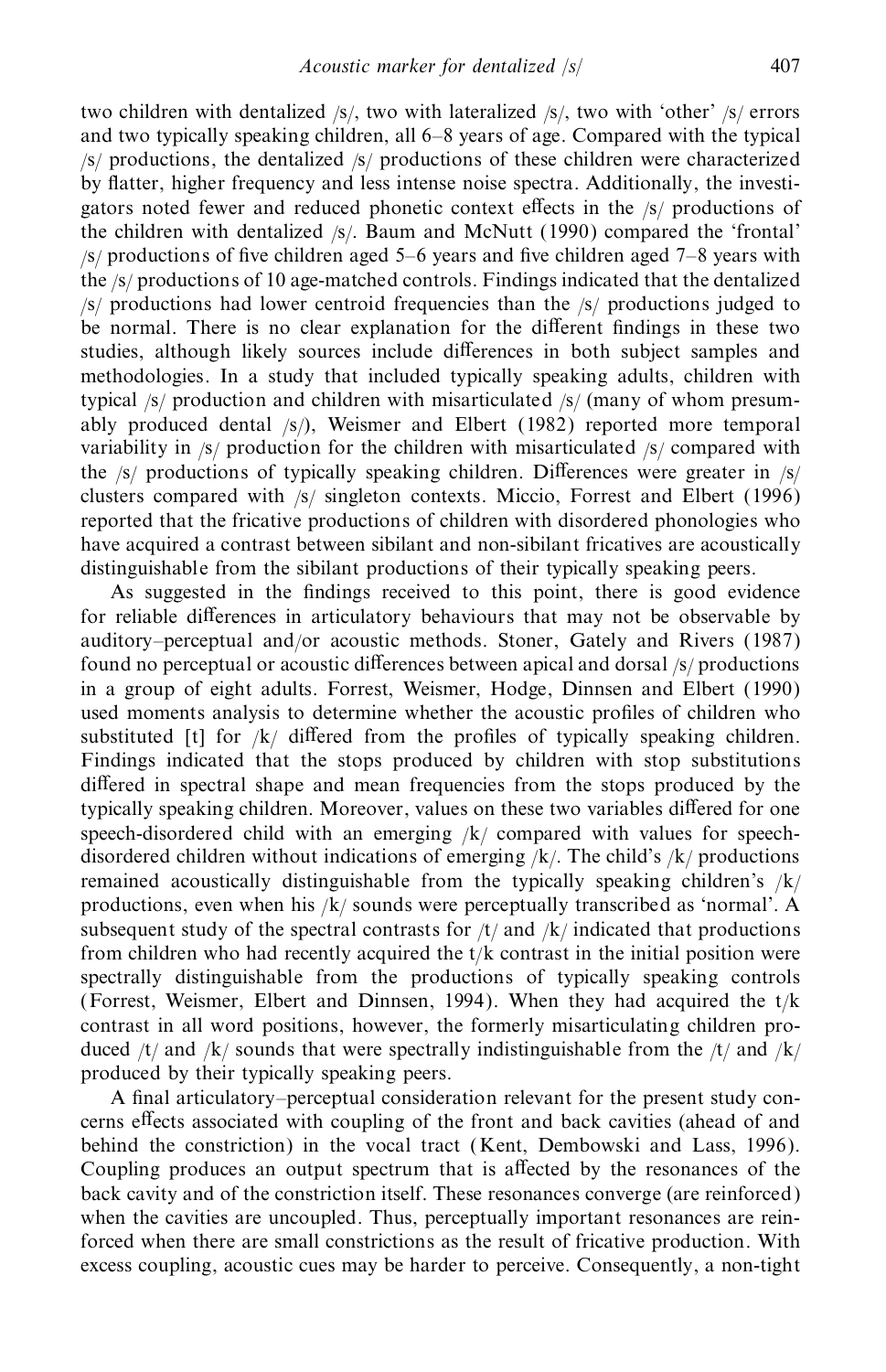constriction (as in dentalized productions) could have different qualities and resonances from those produced with a tight constriction. For this reason, differences in the central tendency of spectral moments may occur for a perceptually normal /s/ produced with a consistently more coupled production. McGowan and Nittrouer (1988) noted that, in comparison with adults, children tend to produce  $\frac{s}{\sqrt{2}}$  and  $\frac{s}{\sqrt{2}}$ with greater coupling of the front and back cavities. Such productions provide more input from the glottis to the noise spectrum, resulting in greater amplitudes in the lower frequencies, which potentially lowers measures of central tendency.

# *Rationale and statement of the problem*

For the purposes of the speech–genetics studies described above, the description of dentalized /s/ productions using the method of moments analysis might provide information on speakers' speech histories. As reviewed, acoustic analysis might be sensitive to subphonemic differences that are not detected using auditory–perceptual methods. Presumably, several articulatory parameters could be reflected only in acoustic data, including instability in the underlying representation of /s/ targets and/or lack of precision in tongue placement or grooving during /s/ production. Specifically, the acoustic signal may be sensitive to small changes in the configuration of the tongue and the extent to the coupling or decoupling of the cavities ahead of and behind the constriction formed by  $|s|$  production. Additionally, any differing contributions from glottal sources have the potential to affect average values in the spectral moments. Prior findings (Flipsen *et al.*, 1999) and pilot data (Karlsson, 1999) suggest that controls are required for possible phonetic context effects in the speech stimuli, and that M1 and M2 are most likely to be sensitive to developmental differences in the acquisition of  $/s/$ .

## **Methods**

#### *Participants*

## *Recruitment*

A total of 122 potential participants for the current study were ascertained from three sources. The first source was a pool of  $9-17$ -year-old children who had been treated for speech delay at a university phonology clinic 5–10 years before the present study. For the present study, the children's parents were contacted by mail and by a follow-up telephone interview. Of an original group of 89 children, 58 (65%) children and their parents were located, and all agreed to participate in an assessment session.

The second source of potential participants included 38 9–16-year-old children who were identified by speech–language clinicians in the Madison Metropolitan School District as having speech-error histories limited to speech-sound distortions. The goal was to identify children within the same age range as those in the first sample, but whose speech-error histories were limited to distortions of the English sibilants (primarily /s/ and /z/) or the English rhotics (/r/, / $\mathcal{F}$ / and / $\mathcal{F}$ /).

The third set of potential participants was a group of 26 9–15-year-old typically speaking children with no history of speech disorder. These speakers were nominated by their teachers as classroom-matched controls for the 38 adolescent speakers from the second sample.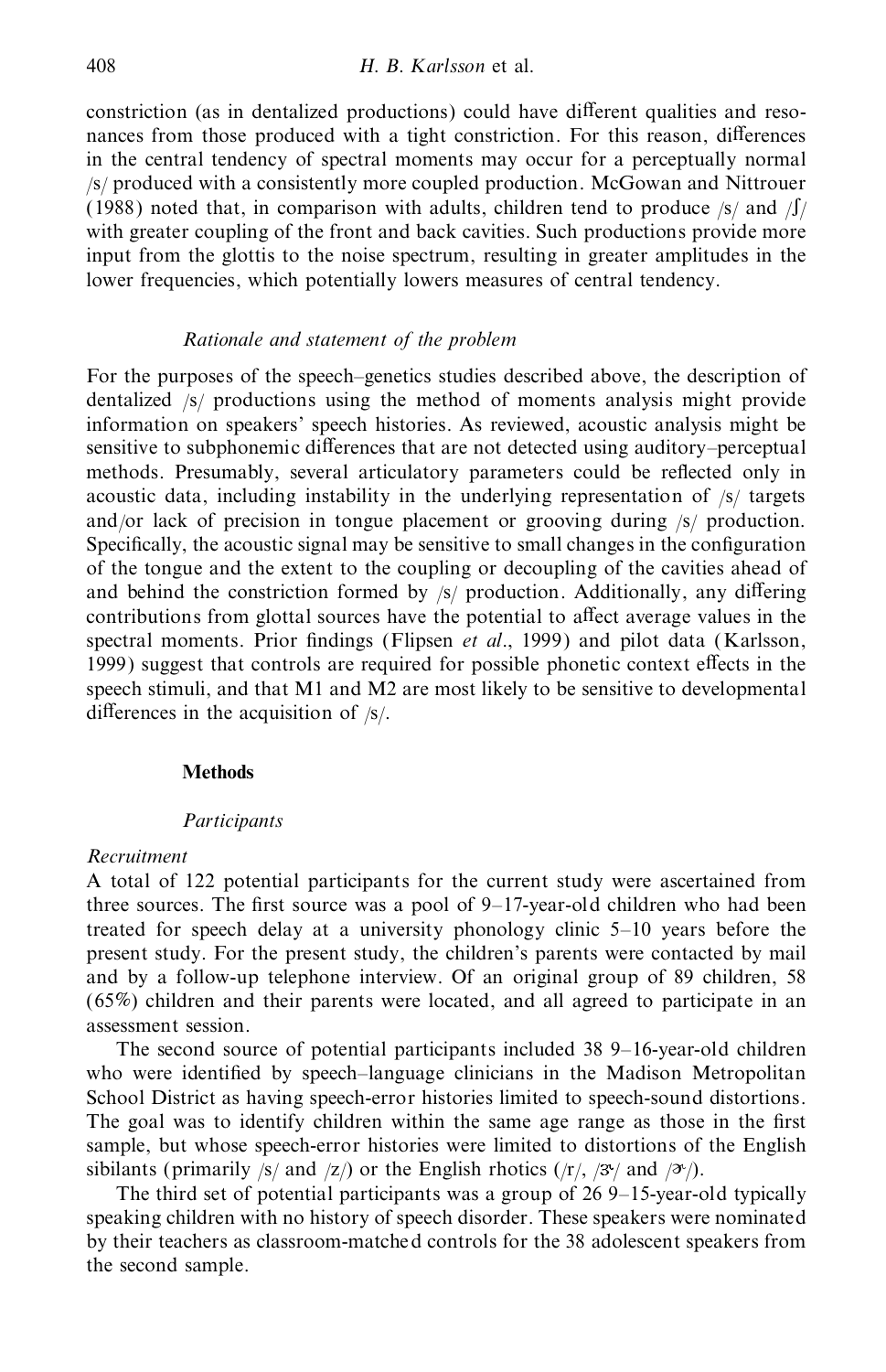## *Study groups*

Several exclusionary criteria were used to assign all potential participants to one of the following three study groups: Group 1: prior speech delay; Group 2: prior speech distortions; and Group 3: controls.

The primary inclusionary criterion for Group 1 participants was a history of prior speech delay that included dentalized /s/ productions. Each such subject history was documented by clinical records indicating treatment at a university speech clinic approximately 10 years before the present study. Potential participants whose histories or current production of /s/ in conversational speech included lateralized /s/ productions were excluded to avoid the possibility of unknown sources of variance in the acoustic data. Candidates were not excluded if they had distortion errors in other sound classes, including derhotacized rhotics and/or velarized pre-vocalic liquids. Of the original 58 children with prior speech delay, 13 children with a history of dentalized  $/s/$  errors were identified. Of these 13 children, four speakers were excluded because they also had lateralized distortions.

The primary inclusionary criterion for Group 2 was a referral from a school speech-language therapist who had documented residual errors in speech therapy for each participant. Exclusionary criteria were production of lateralized /s/, or a history of a more general speech delay as reported by the child or accompanying caregiver, or as suspected by the examiner in view of the assessment information. Of the 14 eligible participants with a history of producing dentalized /s/, two were excluded due to concurrent production of lateralized /s/, and three were excluded due to the possibility of prior undetected speech delay.

As shown in table 1, these inclusionary and exclusionary criteria resulted in the retention of nine participants with prior speech delay for Group 1, including four males aged 9 (years); 1 (month) to 14;6, and five females aged 9;8 to 15;7. These criteria also resulted in the retention of nine participants for Group 2, including two males aged 11;4 and 12;1 and seven females aged 9;4 to 14;5. The typically speaking participants in Group 3 included 12 females aged 9;7 to 15;0 years and 14 males aged 9;7 to 14;10 (cf. Flipsen *et al*., 1999). Note that the participants selected for Groups 1 and 2 were not required to have one or more dentalized /s/s during any of the speech tasks administered for the present study.

## *Assessment protocol*

The speech data for the current report were obtained from two tasks, which were part of a 90-min assessment protocol described elsewhere (Flipsen *et al*., 2001). All testing and phonetic transcription was conducted by the fourth author, an experienced speech–language examiner and research transcriber.

## *Conversational sample*

A conversational sample was obtained in a quiet test suite. Instrumentation included a Sony 5000EV audiocassette recorder and Teac ME-50 microphone positioned so that mouth-to-microphone distance was approximately 10–15 cm. The conversational samples were transcribed to a 100 first-occurrence words criterion (Shriberg, Allen, McSweeny and Wilson, 2001) using well-developed conventions for narrow phonetic transcription (Shriberg, 1993; Shriberg and Kent, 1995).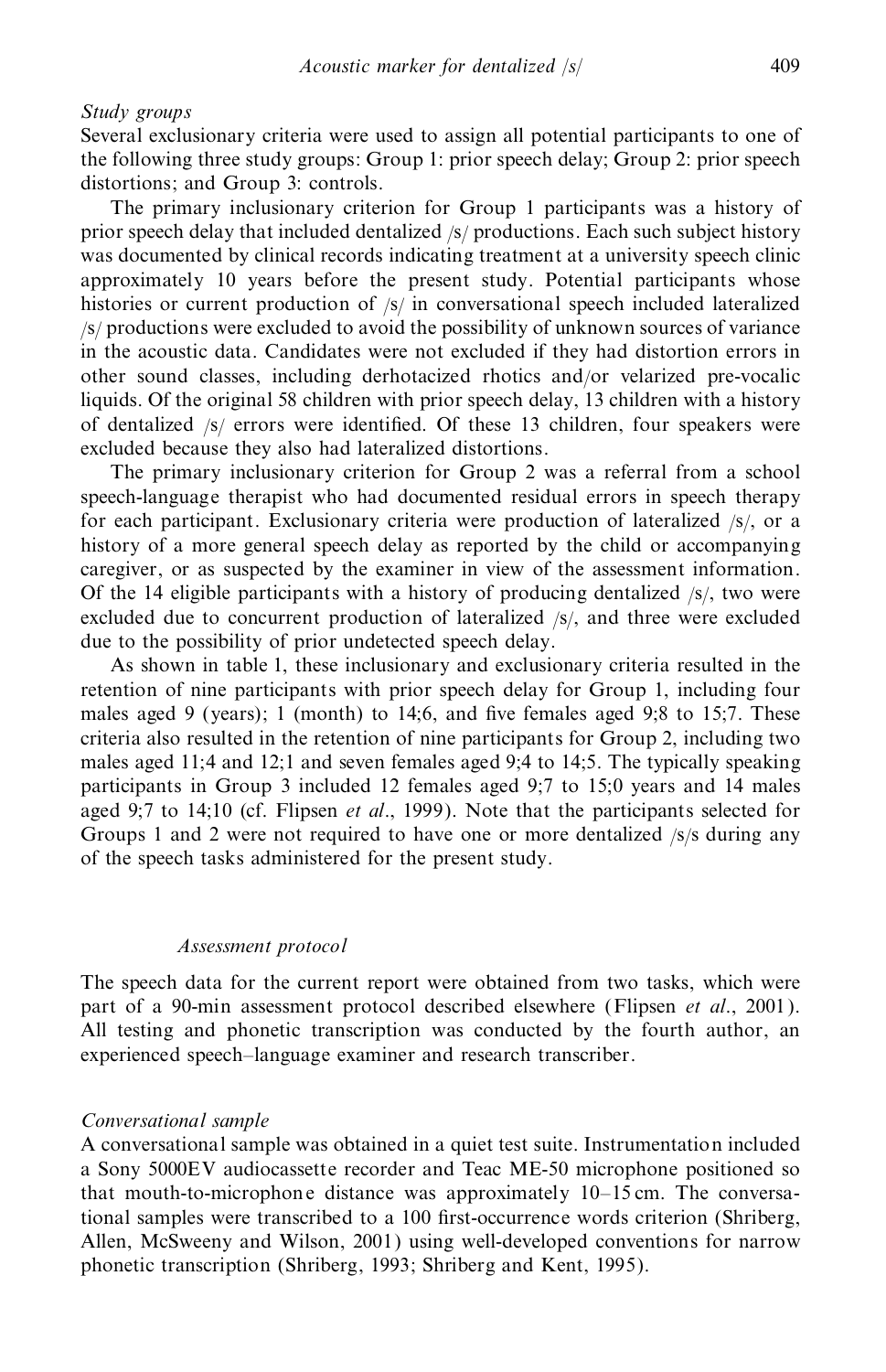|       |                             | Age (months)         |                            |                | Sex             |                       | History of<br>dentalized $/s/$ | standard score<br>$PPVT-Ra$ |                      |
|-------|-----------------------------|----------------------|----------------------------|----------------|-----------------|-----------------------|--------------------------------|-----------------------------|----------------------|
| qnon. | Mean                        |                      | SD Range                   |                | % Male % Female | Prior speech<br>delay | distortions                    | Mean SD                     |                      |
|       |                             |                      | $109 - 187$                |                | 56              |                       |                                |                             |                      |
|       | $1528$<br>$1430$<br>$148.0$ | 29.4<br>17.8<br>21.1 |                            | $\overline{2}$ | 78              | yes<br>no             | yes<br>yes                     | 106.7<br>107.9<br>118.9     | 22.1<br>17.9<br>12.1 |
|       |                             |                      | $112 - 173$<br>$115 - 182$ | 54             | $\frac{4}{6}$   | $\overline{a}$        | $\overline{\mathbf{n}}$        |                             |                      |

| l                                                           |  |
|-------------------------------------------------------------|--|
|                                                             |  |
|                                                             |  |
| ļ                                                           |  |
|                                                             |  |
|                                                             |  |
|                                                             |  |
| ĺ                                                           |  |
| i                                                           |  |
|                                                             |  |
|                                                             |  |
|                                                             |  |
| I                                                           |  |
|                                                             |  |
|                                                             |  |
|                                                             |  |
|                                                             |  |
|                                                             |  |
|                                                             |  |
|                                                             |  |
|                                                             |  |
| ļ                                                           |  |
|                                                             |  |
| l                                                           |  |
|                                                             |  |
|                                                             |  |
| ֧֧֢ׅ֧֧ׅ֧ׅ֧֧ׅ֧ׅ֧ׅ֧ׅ֧֧֛֪֧֛֚֚֚֚֚֚֚֚֚֚֚֚֚֚֚֚֚֚֚֚֚֚֚֝֓֜֜֟֓֜֜֜֜֜֜ |  |
| í                                                           |  |
|                                                             |  |
|                                                             |  |
|                                                             |  |
|                                                             |  |
|                                                             |  |
| ì                                                           |  |
| į                                                           |  |
|                                                             |  |
| ì                                                           |  |
|                                                             |  |
|                                                             |  |
|                                                             |  |
| ֖֖֖֖֖֧֚֚֚֚֚֚֚֚֚֚֚֚֚֚֚֚֚֚֚֚֚֚֚֚֚֚֚֚֚֬֝֓֡֓֬֝֓֬<br>I           |  |
| ī                                                           |  |
|                                                             |  |
|                                                             |  |
|                                                             |  |
|                                                             |  |
|                                                             |  |
|                                                             |  |
| ï                                                           |  |
|                                                             |  |
| Ì                                                           |  |
|                                                             |  |
|                                                             |  |
|                                                             |  |
| l                                                           |  |
|                                                             |  |
|                                                             |  |
| l                                                           |  |
|                                                             |  |
|                                                             |  |
|                                                             |  |
|                                                             |  |
| i                                                           |  |
|                                                             |  |
|                                                             |  |
|                                                             |  |
| i                                                           |  |
| $\ddot{\phantom{a}}$                                        |  |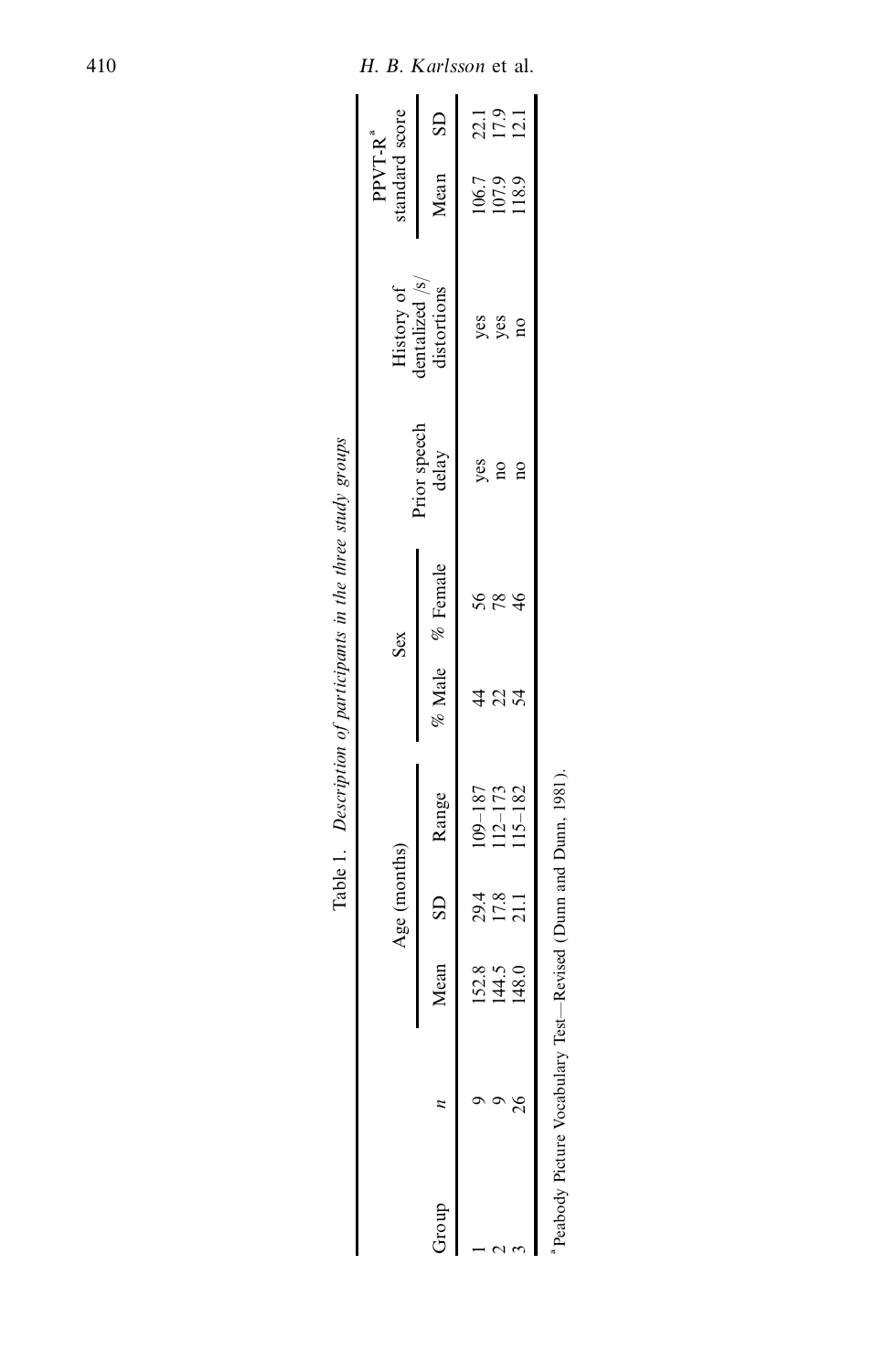### *Speech task*

Acoustic tokens were obtained from a speech production task designed to yield multiple types and tokens of several English phonemes produced in the carrier phrase 'Say\_again'. A total of 24 target words was repeated five times and read out loud by the examiner, who was positioned so that the speaker could not see her or the word list during the task. Recordings were made using a head-mounted Shure SM-10A microphone connected to a Sony 5000EV taperecorder. The microphone was tilted toward the speaker and was positioned no more than 5 cm from the speaker's nose and approximately 4 cm from the speaker's lips. Children were asked to repeat the target in the carrier phrase while maintaining volume within a preset range as indicated by the VU metre on the taperecorder. The examiner monitored the participants' alertness and performance and asked speakers to repeat a phrase if the target appeared to be misunderstood or contained interword pauses or dysfluencies.

## *Acoustic analysis*

# *Procedures*

Acoustic analyses were completed by the first author and a research assistant, each of whom had completed a course in speech acoustics and were trained for the analyses using a procedural manual developed for the present and associated studies (Flipsen, Tjaden, Weismer and Karlsson, 1996). Each analyst was randomly assigned approximately half of the original pool of 122 speech samples. Tokens were first digitized using a Sony 5000EV taperecorder as the input source and a Sound Blaster AWE32 PNP A/D sound card connected to a Pentium-based PC. The signal was sampled at 22 kHz with 15 bits of quantization using the CSpeech (Milenkovic, 1996) record facility, including low-pass ltering at 9.8 kHz (see Flipsen *et al*., 1999, for constraints on data analysis associated with this filter condition) and a passband attenuation of  $-72$  dB. Tokens were not digitized if they contained additional phonemes, substitutions for the primary vowels, dysfluencies or obvious interword pauses. Pauses, defined as any period of silence  $\geq 250 \,\text{ms}$  (Miller, Grosjean and Lomanto, 1984), were measured from the wide-band spectrograms generated with a bandwidth of 500 Hz. Once confirmed as usable, the target word in the phrase interval from the start of  $/eV$  in *say* to the closure for  $/g/$  in *again* was isolated, digitized and stored.

Based on the methodological and substantive findings reviewed previously (Flipsen *et al.*, 1999), the five words selected for analysis in the present study were *sin*, *soon*, *skin*, *spin* and *spoon*. Three considerations supported a decision to limit acoustic analysis to this subset of five words with  $|s|$  in the initial position. First, sounds in word-initial position are important in phonological representations, yet may be difficult to discriminate phonetically due to the lack of formant cues preceding production. Second, representational challenges may be compounded in words with initial  $\frac{1}{s}$  clusters, due to the short duration of  $\frac{s}{i}$  in this phonetic context (Jongman, 1989). Third, preliminary analysis indicated that the strongest trends for the crucial comparisons of Group 1 with Group 2 speakers might be associated with wordinitial  $\frac{1}{s}$  tokens. The following criteria were used to segment the  $\frac{s}{s}$  for analysis: (1) for *sin* and *soon*, from the last glottal pulse of /eI/ in *say* or in the beginning of frication (glottal pulse criterion was preferred unless frication was not continuous with the vowel), to the first glottal pulse of the vowel following  $\frac{s}{i}$ ; and (2) for *skin*,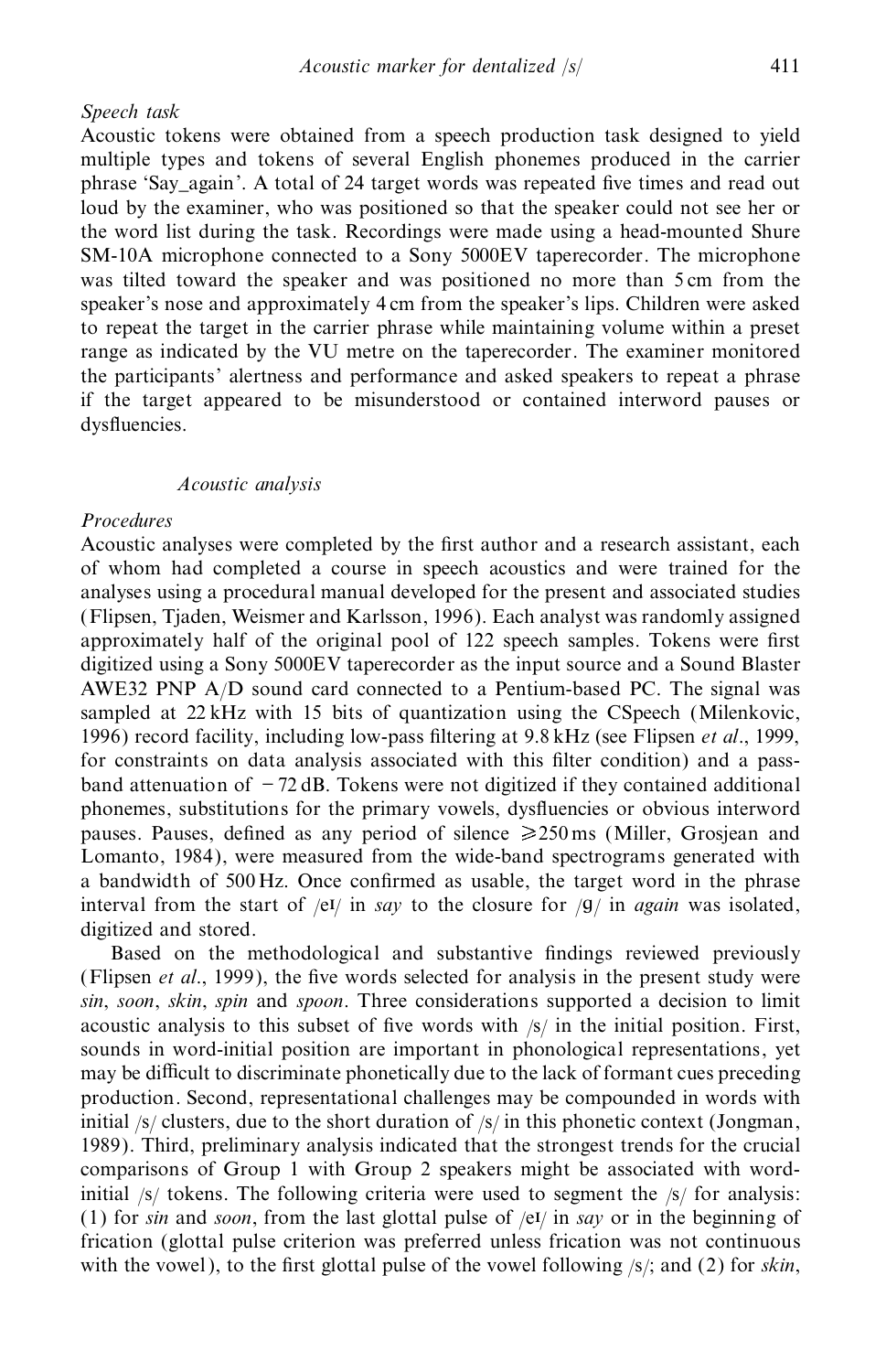*spin* and *spoon*, from the last glottal pulse of /eI/ in *say* or the beginning of frication, to the onset of closure for the stop consonant following /s/.

The /s/ segments for each speaker were analysed using the *moments* batch command function in CSpeech. Analyses were completed using a 20-ms Hamming window with a 10-ms step. For each token, three temporal points in the frication noise were identified from the moments output–onset, midpoint and offset. The onset was defined as the first analysis window in the output (i.e. the first 20 ms of the frication). The midpoint was defined as the middle analysis window (i.e. the middle 20 ms). In cases where a token contained an even number of analysis windows, one of the two middle windows was selected randomly. Offset was defined as the last analysis window (i.e. the last 20 ms).

Figure 1 provides graphic illustrations of segmentation and the quantitative data provided by moments analysis. Pilot studies indicated that information on M1 and M2 was relevant for the present question, whereas data on M3 and M4 were either not reliable due to data loss or were not relevant. For illustrative purposes, the three panels in figure 1 were obtained from the speaker in each group whose M1 and M2 data for the word *spin* best approximated the group means. The vertical lines in the exemplars labelled  $\Lambda$  in each panel illustrate the midpoints for  $\frac{1}{S}$  within the fricative spectra in each spectrogram. The graphics labelled *B* in each panel are the fast Fourier transforms for this section of /s/, providing information on peak spectral energy. The lines labelled *C* in each panel are the traces produced for moments analysis. They illustrate the variance in spectral energy for this section of  $\frac{1}{s}$  (M2), as well as the spectral peak. Notice the differences in the mean frequencies  $(B)$  in these expemplars from each of the three groups, as well as the differences in variance and spectral peaks (C).

# *Tokens*

All usable responses to the speech task were phonetically transcribed by the fourth author. In contrast to speakers' articulation of  $\frac{s}{i}$  in the conversational samples, which averaged approximately 9% dentalized distortions (mean: 8.9, SD: 7.2, range: 2–26) for Group 1 and 20% dentalized distortions (mean: 19.7, SD: 13.4, range: 0–41) for Group 2, most of the speech task /s/ tokens were transcribed as perceptually acceptable. For the /s/ initial tokens in the speech task, Group 1 participants produced approximately 7% dentalized distortions (mean: 7.4%, SD: 11.3, range:  $0-10\%$ ) and Group 2 participants also produced approximately 7% dentalized distortions (mean: 7.4, SD: 7.4, range:  $0-13\%$ ). Such notable speech differences in conversation versus imitative responses to citation tasks have been frequently reported in child speech–sound disorders (cf. Morrison and Shriberg, 1992). For the present speakers, most had almost fully normalized their /s/ distortions in both conversational speech and short phrases. Based on the reported individual differences among perceptually typical tokens reported in Forrest *et al*. (1994), the decision was made to analyse all the speech task tokens transcribed as correct. Perceptually correct /s/ initial tokens that included non-error diacritic symbols (e.g. palatalised, fronted, whistled) were excluded. These exclusions yielded 167 (74% of the analysable  $/$ s/ tokens) correct, diacritic-free  $/$ s/ initial tokens for Group 1, 186 (83% of the analysable /s/ tokens) for Group 2 and 619 (99.7% of the analysable /s/ tokens) for Group 3.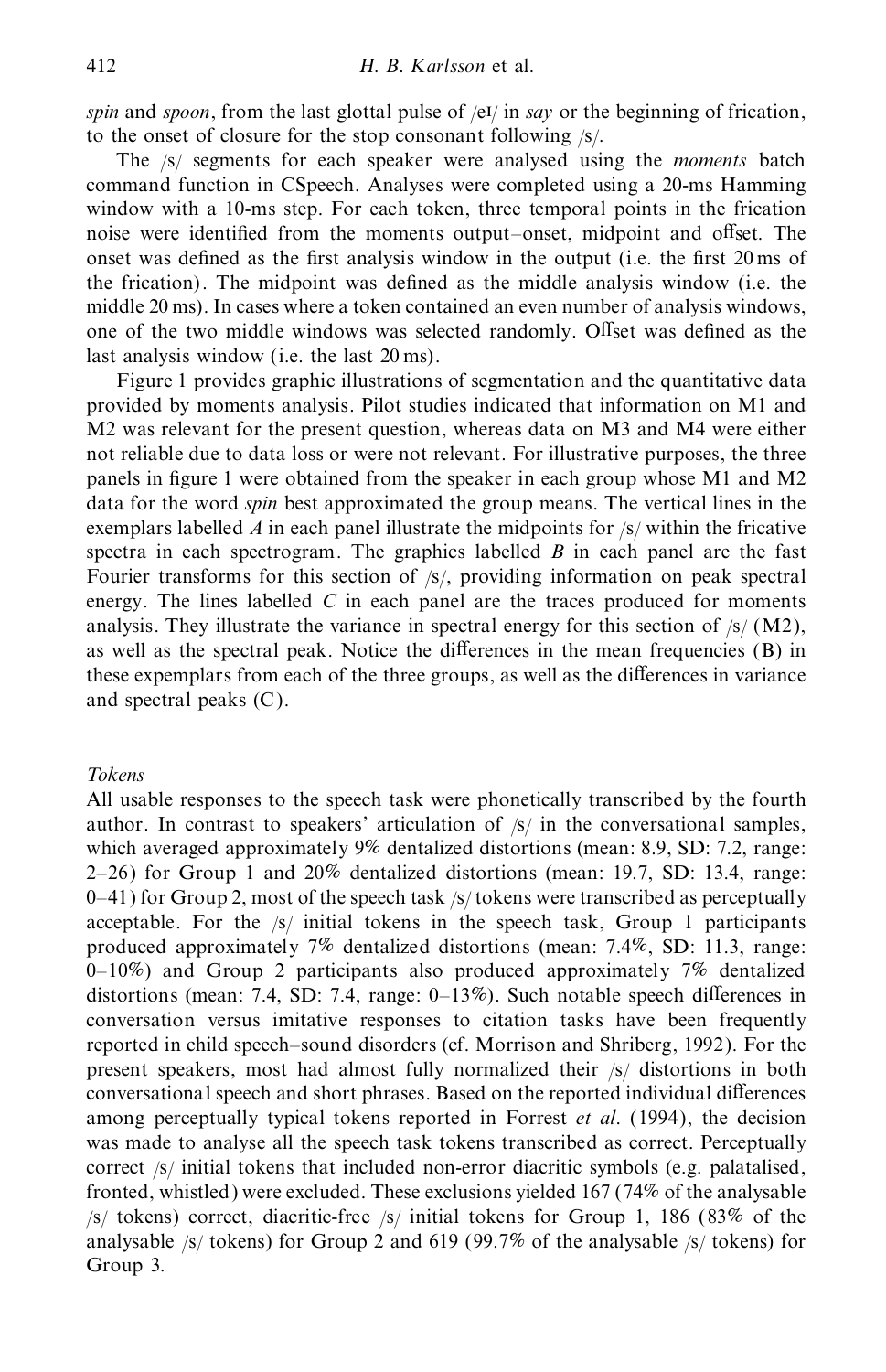

Figure 1. *Spectrograms, fast Fourier transforms and variance patterns for exemplars from one subject in each of the three study groups.*

# *Reliability estimates*

# *Acoustics measures: first reliability estimate*

Inter- and intrajudge agreement and standard errors of measurement were calculated for 20% of the  $\sqrt{s}$  tokens in all word positions from 15% of the participants. Complete descriptions of these agreement values are provided in Flipsen *et al*.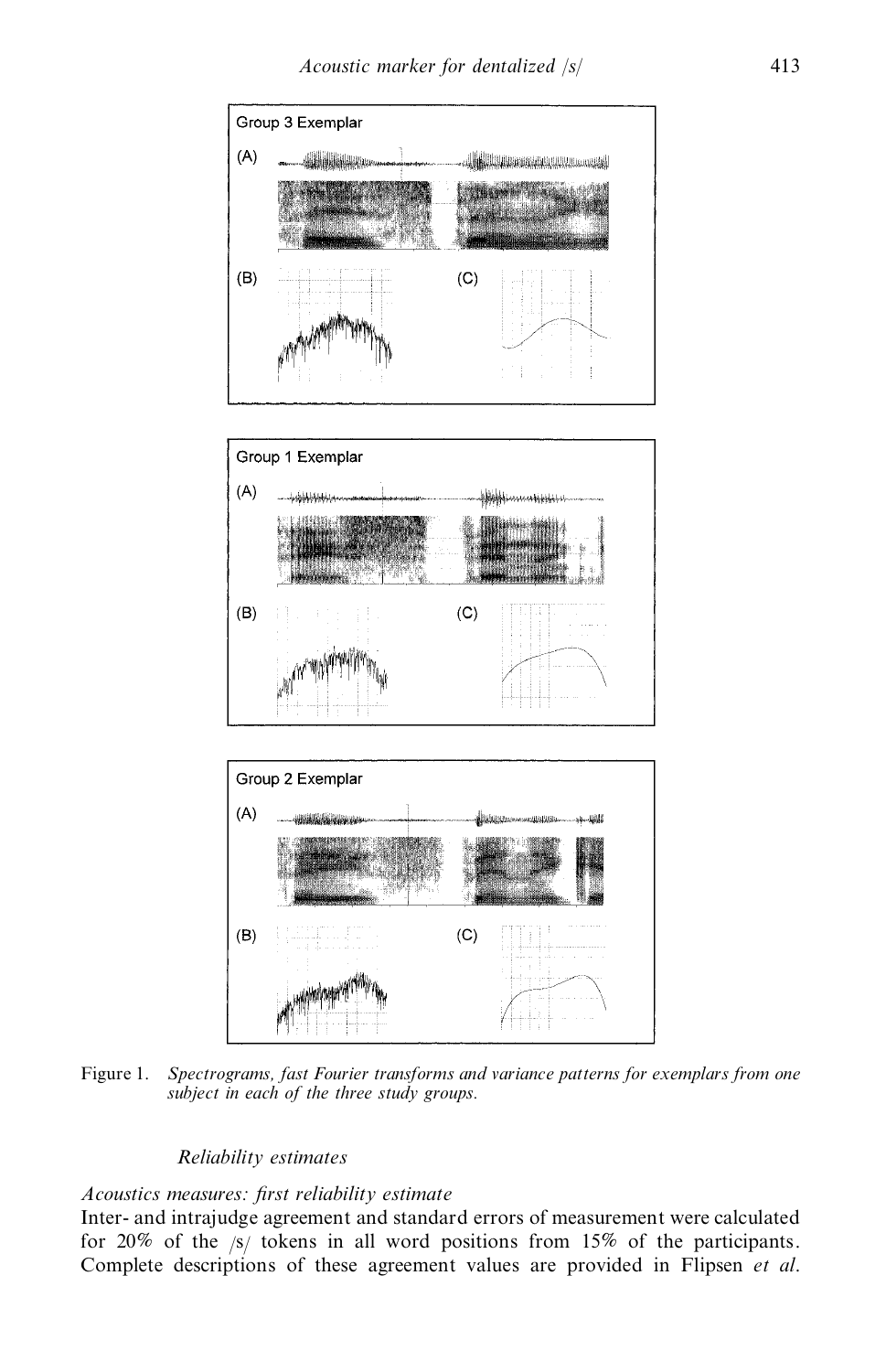(1999). Interjudge agreement ranged from 0.10 to 0.67 kHz for M1 and 0.07 to 0.27 kHz for M2. Intrajudge agreement for Assistant 1 ranged from 0.35 to 0.73 kHz for M1 and 0.14 to 0.27 kHz for M2. Intrajudge agreement for Assistant 2 ranged from 0.20 to 0.56 kHz for M1 and 0.13 to 0.26 kHz for M2. Standard error of measurement values ranged from 0.16 to 0.55 kHz for M1 and 0.11 to 0.29 kHz for M2.

# *Acoustics measures: second reliability estimate*

Four years following completion of the agreement estimate based on samples from the typical speakers (Flipsen *et al*., 1999), a second reliability estimate was obtained. At that time, the research assistant was no longer available. The first author remeasured the first two tokens (40%) of each of the 10 target words from seven of the 122 (5.7%) speakers, three of whom had originally been analysed by the assistant. The sample included randomly selected speakers from each of the three groups, consisting of 22.2, 22.2 and 10.7% of the speakers from Groups 1, 2 and 3, respectively. Averaged standard errors of measurement ranged from 0.12 to 0.44 kHz for M1 and 0.11 to 0.16 kHz for M2. Averaged interjudge agreement values ranged from 0.12 to 0.59 kHz for M1 and 0.06 to 0.13 kHz for M2. Averaged intrajudge agreement values ranged from 0.12 to 0.36 kHz for M1 and 0.09 to 0.15 kHz for M2. Larger interjudge, intrajudge and standard error of measure values tended to occur in the frication onsets and offsets, which was expected due to the difficulty in identifying onsets and offsets. The inter- and intrajudge reliability and standard error of measurement data from the two estimates are regarded as adequate for the current purposes.

# *Transcription reliability: conversational speech samples*

Estimates of the reliability of transcription for the converstaional speech samples had been obtained as part of the parent study of residual speech errors that included all 122 children. Intrajudge agreement was estimated by having the transcriber retranscribe a randomly selected 10% (12 speakers out of 122) at least 12 months after original transcription. Based on the total sample of 2613 retranscribed words, point-to-point intrajudge agreement for consonants was 96.9% for broad transcription and 90.4% for narrow transcription. Agreement for vowels was 90.4% for broad transcription and 82.1% for narrow transcription.

## *Transcription reliability: speech task*

Transcriptions of all words in the speech task were redone by the original transcriber for 12 of 84 (14.3%) children included in this study and a prior study of acoustic markers in speakers with histories of / $3\frac{1}{2}$  distortions (Shriberg *et al.*, 2001). Based on the total sample of 1440 retranscribed words, point-to-point intrajudge agreement for narrow phonetic transcription of  $\frac{s}{r}$  /r/ and  $\frac{3s}{\sqrt{2}}$  was 90.0, 93.7 and 89.7%, respectively. Initial, medial and final word position narrow transcription reliability was 85.7, 94.2 and 94.4% respectively.

## *Speaker normalization*

Preliminary analysis of these data by speaker age indicated that there was a decrease in M1 values at approximately 132 months, possibly coincident with puberty and growth patterns. For these reasons, together with the sex effects reported in Flipsen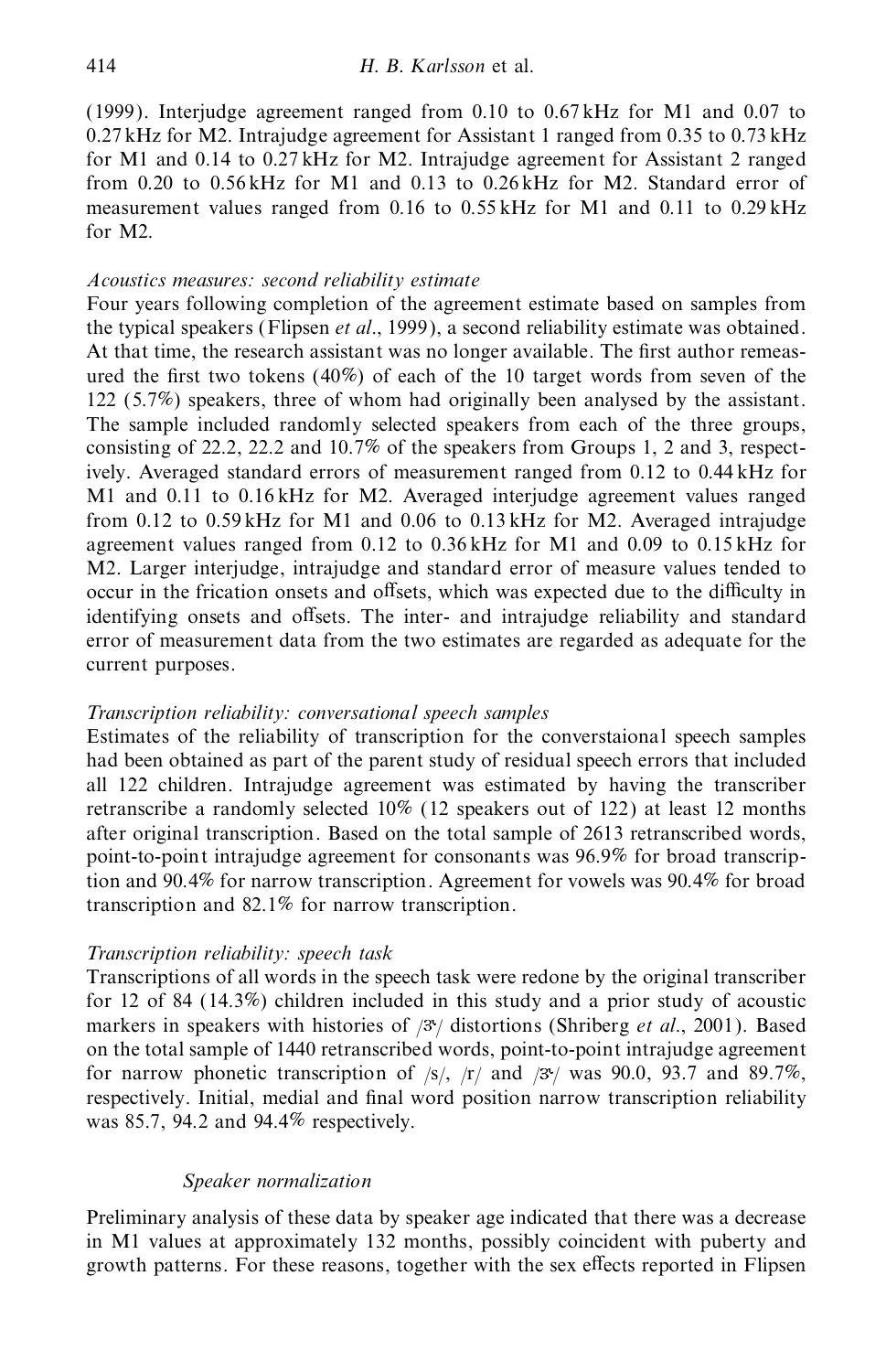*et al*. (1999) and the imbalance in the percentage of speakers of each sex in Groups 1 and 2 (table 1), *z* scores were computed for all participants. The means and SDs for the computations were obtained from the Flipsen *et al*. (1999) reference data for  $\sqrt{s}$  productions, using reference groups cross-classified by age (less or greater than 132 months) and sex (male and female). As these speakers comprised the control group (Group 3), they were normalized against their own subgroup means and SDs.

## **Results**

## *Raw data and analysis of standardized data*

Table 2 includes raw data (means, SDs) for each of the two spectral moments for each speaker group, with spectral data provided for the three sampling periods for the five  $/s$  words. As described above, these data are constrained by age and sex considerations, notably the possibility of the truncated high frequency energy data for females due to the  $9.8$  kHz filtering limitations. Notice that the M1 values for Group 1 are lower than those for Group 2, which is consistent with the greater number of males in Group 1. M2 means were more variable: Group 2 speakers tended to have higher M2 values than Group 1 speakers for the frication onset and offset, but they had lower values than Group 1 speakers for the data obtained at the frication midpoint.

Table 3 includes the primary findings based on the standardized values for each of the two spectral moments. Pair-wise, between-group comparisons using binary logistic regressions were completed for each word of the three sampling periods. Conventional significance levels for the obtained  $p$  values are indicated by asterisk(s). The pattern of statistically significant outcomes across the 72 pair-wise comparisons suggests the following two substantive findings.

First, the most robust acoustic differences for Group 1 compared with Group 2 speakers were the M1 comparisons at the frication midpoint (table 3: frication mid point) in the /s/ cluster words *spin*, *spoon* and *skin*. The direction of this pattern of statistically significant differences indicates that the Group 2 speakers had larger (more positive) *z* scores compared with Group 1 speakers. As expected, the pattern of statistically significant differences for M1 at the frication midpoint also occurred for the comparisons of Group 2 speakers to the Group 3 control speakers, because the *z* score transformations were based on reference data from these typical speakers. In contrast, the M1 *z* scores of speakers in Group 1 did not differ significantly from the M1 *z* scores of the Group 3 control speakers at the frication midpoint. Thus, the perceptually correct /s/ tokens from Group 2 speakers had higher mean frequency energies at the midpoint than tokens from Group 1 speakers and tokens from Group 3 control speakers.

Second, the pattern of statistically significant findings in table 3 suggests that the M2 values of Group 1 speakers at the frication midpoint of  $/s/$  also tended to differ from the M2 values for speakers in the other two groups, in the words *spin*, *skin* and *soon*. Group 1 speakers had higher *z* scores than both the Group 2 speakers and Group 3 control speakers. The M2 values for the Group 2 speakers were not significantly different from those of the Group 3 speakers, nor did they trend in a consistent direction. Thus, compared with the perceptually correct /s/ tokens produced by Group 2 and 3 speakers, the perceptually correct /s/ tokens produced by Group 1 speakers tended to have greater variance  $(M2)$ , with spectral energies spread more broadly across the frequency spectrum.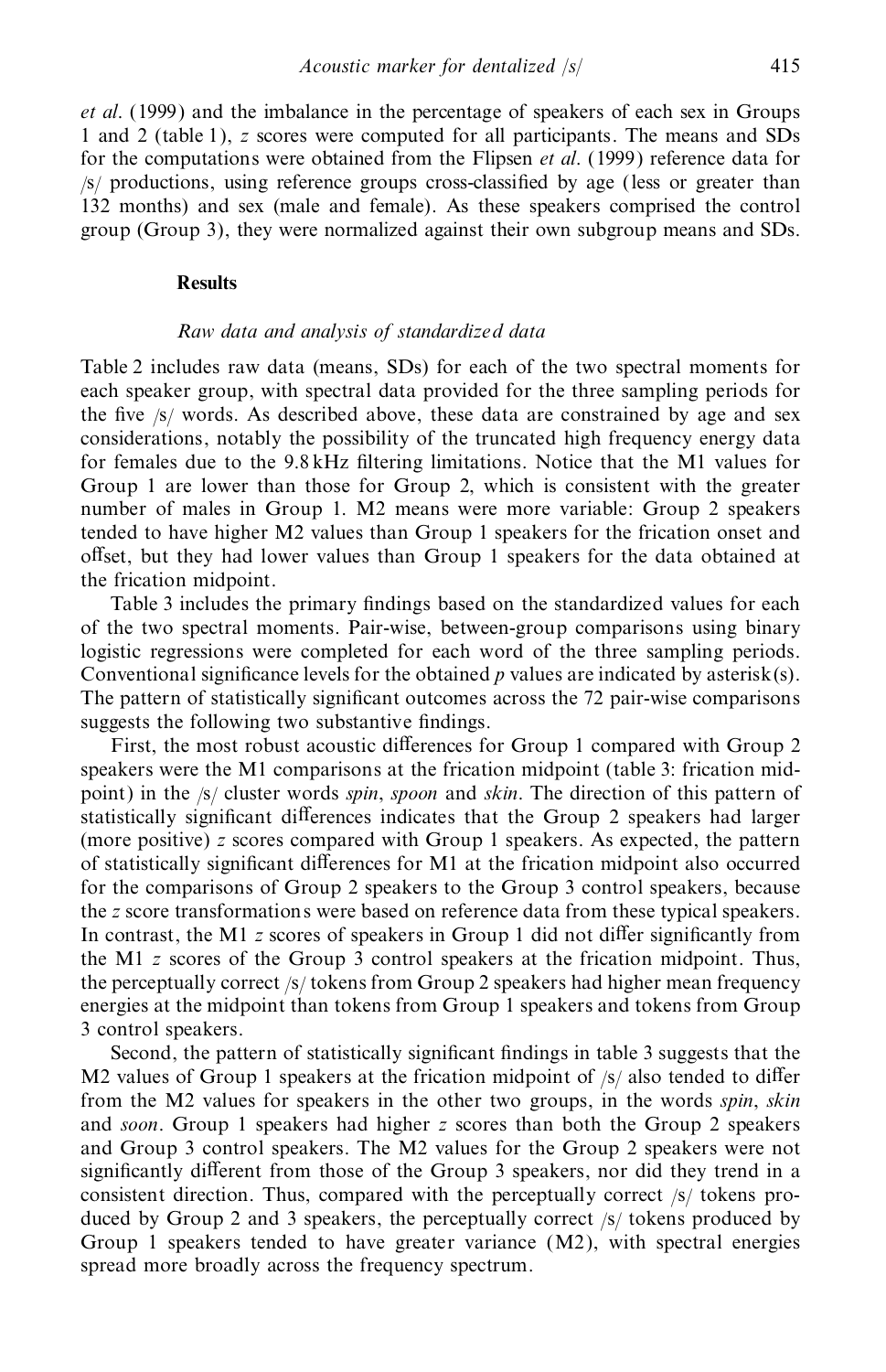Notice also in table 3, the pattern of statistically significant differences for the M1 and M2 values sampled at the frication onset and offset. Whereas the largest and most consistent between-group differences were obtained at the midpoint, all trends were less clear at the other sampling points. At frication onset, none of the Group 1–2 M1 comparisons and only two of the Group 1–2 M2 comparisons reached statistical significance, and the directions of these differences were inconsistent. For the offset samples, none of the Group  $1-2$  comparisons for either moment reached statistical significance. Consistent with the normalization design, the variances  $(M2)$  for both Groups 1 and 2 were significantly higher than those for Group 3 typical speakers for many words sampled at  $/s$  onset and  $/s$  offset.

Figure 2 provides a graphic illustration of the token-level, distributional data for the *z* score findings just reviewed for M1 at the frication midpoint. As shown in the top panel, the M1 *z* scores for /s/ for the Group 3 (control) speakers form an essentially normal distribution confirming the self-normalized mean of 0.0. The distribution of M1 *z* scores for /s/ produced by the Group 1 speakers (middle panel) is also fairly normal, with somewhat more skew to the left. In comparison to these two distributions, the distribution of M1 *z* scores for /s/ produced by the Group 2 speakers is moved rightward on the abscissa, with scores more notably skewed to positive values on the right.

## **Discussion**

These preliminary data on two groups of speakers with differing speech-error histories are viewed as support for the validity and potential utility of acoustic markers in descriptive-explanator y research. Individual overlaps in *z* score values for M1 and M2 in this small data set were too great to provide a marker with strong sensitivity and specificity. However, findings support the need for continued study using both adolescent and older speakers who produce dentalized /s/ errors on structured evocation tasks such as the one used in this study. The following comments address possible articulatory correlates of the findings, and possible developmental considerations for subtypes of child speech disorders.

# *Articulatory correlates*

The trend for higher standardized M1 values in the /s/ productions of the Group 2 speakers (figure 2) may be consistent with several alternative articulatory correlates. One possible correlate is that speakers with speech-error histories limited to  $\frac{s}{s}$ distortions may have a more forward tongue carriage than speakers with histories of an 'across-the-board' speech delay (i.e. Group 1). A forward tongue carriage is consistent with a shorter front resonating cavity, which may result in higher spectral energies for /s/ productions. A second potential articulatory correlate could be reduced coupling of the front and back resonating cavities, which may lessen the contribution of back cavity lower frequency resonances. As reviewed previously, such effects are consistent with tighter constriction of the tongue-alveolar posture, and may characterize some types of dentalized /s/ productions.

The M2 data support the possibility of additional or alternative articulatory correlates in relation to those described for M1. The M2 data indicate that the correct /s/ tokens from Group 1 speakers had larger variance than tokens produced by Groups 2 and 3 (control) speakers, attesting that Group 1 speakers produced /s/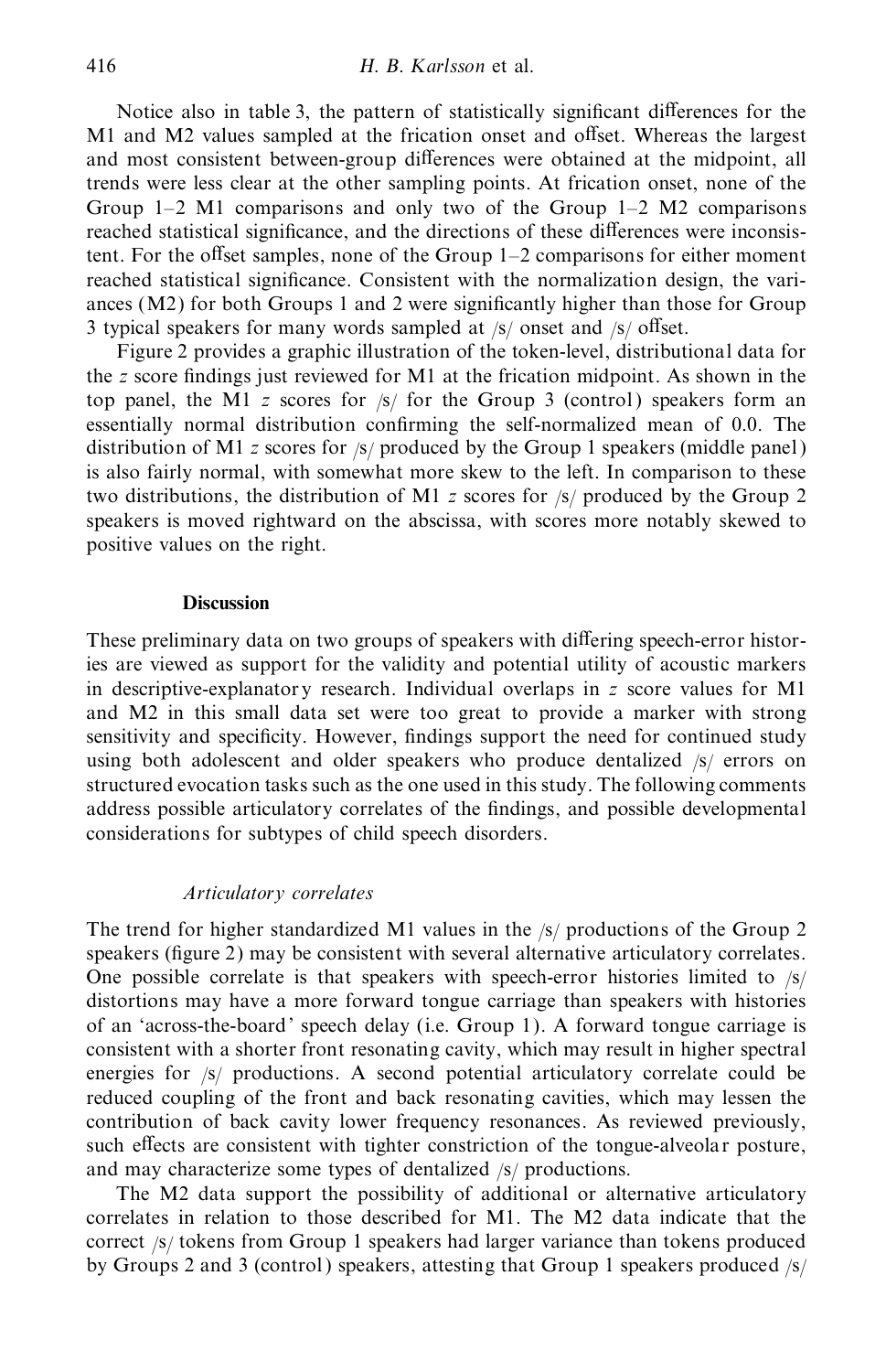|       |                |         |           |         |           | Frication onset    |           |         |           |
|-------|----------------|---------|-----------|---------|-----------|--------------------|-----------|---------|-----------|
|       |                |         |           |         |           |                    |           | Group 3 |           |
|       |                | Group 1 |           | Group 2 |           | Females            |           | Males   |           |
| Word  | Moment         | Mean    | <b>SD</b> | Mean    | <b>SD</b> | Mean               | <b>SD</b> | Mean    | <b>SD</b> |
| Spin  | $\mathbf{1}$   | 4.32    | 1.05      | 4.77    | 1.40      | 5.35               | 1.28      | 4.73    | 0.72      |
|       | $\overline{c}$ | 1.85    | 0.36      | 1.87    | 0.36      | 1.83               | 0.037     | 1.46    | 0.26      |
| Spoon | $\mathbf{1}$   | 4.60    | 1.05      | 5.01    | 1.00      | 5.28               | 1.25      | 4.69    | 0.81      |
|       | $\overline{c}$ | 1.74    | 0.41      | 2.06    | 0.36      | 1.76               | 0.34      | 1.39    | 0.30      |
| Skin  | $\mathbf{1}$   | 4.36    | 0.99      | 4.58    | 1.32      | 5.26               | 1.35      | 4.77    | 0.72      |
|       | $\overline{c}$ | 1.78    | 0.40      | 2.03    | 0.44      | 1.71               | 0.32      | 1.48    | 0.24      |
| Sin   | $\,1$          | 4.49    | 0.98      | 4.67    | 1.39      | 4.93               | 1.14      | 4.83    | 0.72      |
|       | $\overline{c}$ | 1.88    | 0.43      | 1.83    | 0.41      | 1.86               | 0.30      | 1.54    | 0.24      |
| Soon  | $\,1$          | 4.33    | 0.97      | 4.48    | 1.25      | 5.13               | 1.16      | 4.68    | 0.61      |
|       | $\overline{2}$ | 1.72    | 0.41      | 1.87    | 0.37      | 1.78               | 0.34      | 1.38    | 0.27      |
|       |                |         |           |         |           | Frication midpoint |           |         |           |
| Spin  | $\mathbf{1}$   | 6.50    | 0.98      | 7.18    | 0.65      | 7.14               | 1.03      | 5.84    | 0.70      |
|       | $\overline{c}$ | 1.52    | 0.39      | 1.41    | 0.26      | 1.39               | 0.21      | 1.31    | 0.29      |
| Spoon | $\mathbf{1}$   | 6.52    | 0.88      | 7.26    | 0.74      | 6.85               | 1.09      | 5.73    | 0.85      |
|       | $\overline{c}$ | 1.52    | 0.29      | 1.38    | 0.32      | 1.41               | 0.24      | 1.24    | 0.24      |
| Skin  | $\mathbf{1}$   | 6.57    | 0.84      | 7.27    | 0.62      | 7.09               | 0.85      | 6.07    | 0.64      |
|       | $\overline{c}$ | 1.56    | 0.47      | 1.40    | 0.31      | 1.52               | 0.34      | 1.26    | 0.27      |
| Sin   | $\mathbf{1}$   | 6.83    | 0.94      | 7.25    | 1.05      | 7.39               | 0.85      | 6.35    | 0.67      |
|       | $\overline{c}$ | 1.50    | 0.39      | 1.41    | 0.31      | 1.44               | 0.32      | 1.22    | 0.25      |
| Soon  | $\mathbf{1}$   | 6.64    | 0.80      | 7.07    | 0.29      | 7.03               | 0.90      | 5.89    | 0.84      |
|       | $\overline{c}$ | 1.37    | 0.29      | 1.26    | 0.29      | 1.27               | 0.26      | 1.26    | 0.31      |
|       |                |         |           |         |           | Frication offset   |           |         |           |
| Spin  | $\,1$          | 5.40    | 1.12      | 6.12    | 1.09      | 6.35               | 1.06      | 5.35    | 0.70      |
|       | $\overline{c}$ | 1.34    | 0.37      | 1.38    | 0.36      | 1.48               | 0.29      | 1.47    | 0.29      |
| Spoon | $\mathbf{1}$   | 4.90    | 1.18      | 5.56    | 1.21      | 5.86               | 1.29      | 4.33    | 0.64      |
|       | $\overline{c}$ | 1.27    | 0.31      | 1.41    | 0.41      | 1.16               | 0.14      | 1.27    | 0.36      |
| Skin  | $\mathbf{1}$   | 5.61    | 1.14      | 6.48    | 1.21      | 6.35               | 1.06      | 5.35    | 0.70      |
|       | $\overline{c}$ | 1.79    | 0.40      | 1.66    | 0.41      | 1.48               | 0.29      | 1.47    | 0.29      |
| Sin   | $\mathbf{1}$   | 5.13    | 1.43      | 5.29    | 1.07      | 5.31               | 1.00      | 4.90    | 0.71      |
|       | $\overline{c}$ | 1.86    | 0.31      | 1.96    | 0.45      | 1.93               | 0.37      | 1.56    | 0.40      |
| Soon  | $\mathbf{1}$   | 4.41    | 1.20      | 4.68    | 0.80      | 4.35               | 0.84      | 3.95    | 0.50      |
|       | $\overline{c}$ | 1.71    | 0.57      | 1.68    | 0.40      | 1.52               | 0.29      | 1.30    | 0.28      |

Table 2. *Non-standardized spectral data (KHz) for participants in the three study groups*

with more diffuse distribution of spectral energies. Such speech effects might be viewed as the result of increased coupling of the cavities anterior and posterior to the constriction, whereby additional variance is due to the addition of back cavity resonance in the region of F3 (Stevens, 1998: 402). The Jongman *et al*. (2000) study of /s/ production in typically speaking adults posited that larger M2 values were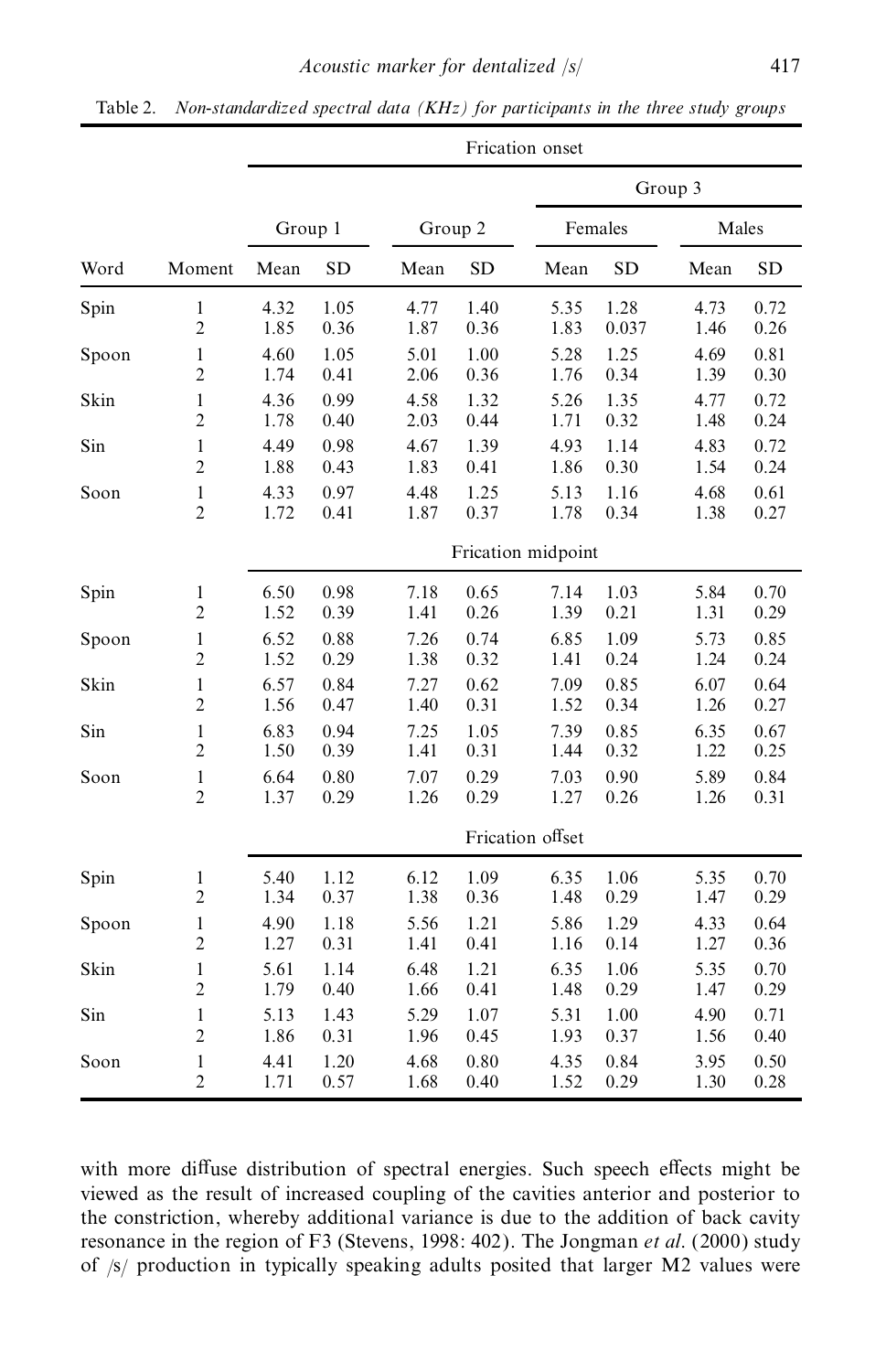|        |           | Table 3. Inferential                                                                                                                                                                                                                                                                                                                                                                                                                                                                      | statistical findings for comparisons of standardized (z score) values for participants in groups 1, 2 and 3 |                                                                           |                                                           |                                 |                                   |                                                                   |                                                                           |                                     |                                                                               |
|--------|-----------|-------------------------------------------------------------------------------------------------------------------------------------------------------------------------------------------------------------------------------------------------------------------------------------------------------------------------------------------------------------------------------------------------------------------------------------------------------------------------------------------|-------------------------------------------------------------------------------------------------------------|---------------------------------------------------------------------------|-----------------------------------------------------------|---------------------------------|-----------------------------------|-------------------------------------------------------------------|---------------------------------------------------------------------------|-------------------------------------|-------------------------------------------------------------------------------|
|        |           |                                                                                                                                                                                                                                                                                                                                                                                                                                                                                           |                                                                                                             | Groups $1-2$                                                              |                                                           |                                 | Groups $1-3$                      |                                                                   |                                                                           | Groups 2-3                          |                                                                               |
|        |           |                                                                                                                                                                                                                                                                                                                                                                                                                                                                                           |                                                                                                             | Mean z                                                                    |                                                           |                                 | Mean z                            |                                                                   |                                                                           | Mean z                              |                                                                               |
| Moment | Frication | Word                                                                                                                                                                                                                                                                                                                                                                                                                                                                                      | Group :                                                                                                     | Group <sub>2</sub>                                                        | $BLR^4$                                                   | Group 1                         | Group 3                           | <b>BLR</b>                                                        | Group <sub>2</sub>                                                        | Group 3                             | <b>BLR</b>                                                                    |
|        | Onset     |                                                                                                                                                                                                                                                                                                                                                                                                                                                                                           |                                                                                                             |                                                                           |                                                           |                                 | $-0.0001$                         | $0.006**$                                                         | $-0.309$<br>$-0.072$                                                      |                                     | 1.138                                                                         |
|        |           |                                                                                                                                                                                                                                                                                                                                                                                                                                                                                           | $-0.572$<br>$-0.273$<br>$-0.444$                                                                            |                                                                           |                                                           | $-0.572$<br>$-0.273$            | $-0.0002$                         |                                                                   |                                                                           | $-0.0001$<br>$-0.0002$<br>$0.0002$  |                                                                               |
|        |           |                                                                                                                                                                                                                                                                                                                                                                                                                                                                                           |                                                                                                             | $-0.309$<br>$-0.072$<br>$-0.407$<br>$-0.067$<br>$-0.386$                  | 0.312<br>0.355<br>0.435<br>0.856                          | $-0.444$                        | 0.0002                            | $\begin{array}{c} 0.156 \\ 0.021* \\ 0.150 \\ 0.031* \end{array}$ | $-0.407$                                                                  |                                     | 0.678<br>0.095<br>0.731<br>0.044*                                             |
|        |           |                                                                                                                                                                                                                                                                                                                                                                                                                                                                                           | $-0.266$                                                                                                    |                                                                           |                                                           | $-0.266$                        | $-0.0001$                         |                                                                   | $-0.067$                                                                  | $-0.0001$                           |                                                                               |
|        |           | $\begin{array}{l} \mathfrak{spin} \\ \mathfrak{so} \\ \mathfrak{so} \\ \mathfrak{so} \\ \mathfrak{so} \\ \mathfrak{so} \\ \mathfrak{so} \\ \mathfrak{so} \\ \mathfrak{so} \\ \mathfrak{so} \\ \mathfrak{so} \\ \mathfrak{so} \\ \mathfrak{so} \\ \mathfrak{so} \\ \mathfrak{so} \\ \mathfrak{so} \\ \mathfrak{so} \\ \mathfrak{so} \\ \mathfrak{so} \\ \mathfrak{so} \\ \mathfrak{so} \\ \mathfrak{so} \\ \mathfrak{so} \\ \mathfrak{so} \\ \mathfrak{so} \\ \mathfrak{so} \\ \mathfrak{$ | $-0.431$                                                                                                    |                                                                           |                                                           | $-0.431$                        | $-0.0001$                         |                                                                   | $-0.386$                                                                  | $-0.0001$                           |                                                                               |
|        | Midpoint  |                                                                                                                                                                                                                                                                                                                                                                                                                                                                                           |                                                                                                             |                                                                           |                                                           | 0.116                           |                                   |                                                                   |                                                                           | $-0.0003$                           |                                                                               |
|        |           |                                                                                                                                                                                                                                                                                                                                                                                                                                                                                           | $\begin{array}{r} -0.116 \\ -0.176 \\ -0.083 \\ -0.132 \\ -0.132 \end{array}$                               | $\begin{array}{c} 0.312 \\ 0.6927 \\ 0.453 \\ 0.099 \\ 0.348 \end{array}$ | $0.040**$<br>$0.002**$<br>$0.013**$<br>$0.435$<br>$0.435$ | 0.176                           | $-0.0003$<br>$0.0000$<br>$0.0003$ | 0.548<br>0.248<br>0.480<br>0.480                                  | $\begin{array}{c} 0.312 \\ 0.6927 \\ 0.453 \\ 0.099 \\ 0.348 \end{array}$ | $0.0000$<br>$0.0003$                |                                                                               |
|        |           |                                                                                                                                                                                                                                                                                                                                                                                                                                                                                           |                                                                                                             |                                                                           |                                                           | $-0.083$                        |                                   |                                                                   |                                                                           |                                     |                                                                               |
|        |           |                                                                                                                                                                                                                                                                                                                                                                                                                                                                                           |                                                                                                             |                                                                           |                                                           | $-0.132$<br>0.229               | $-0.0002$                         |                                                                   |                                                                           | $-0.0002$<br>$-0.0001$              |                                                                               |
|        |           |                                                                                                                                                                                                                                                                                                                                                                                                                                                                                           |                                                                                                             |                                                                           |                                                           |                                 | $-0.0001$                         |                                                                   |                                                                           |                                     | $\begin{array}{c} 0.079 \\ 0.000*** \\ 0.0013* \\ 0.613 \\ 0.613 \end{array}$ |
|        | Offset    |                                                                                                                                                                                                                                                                                                                                                                                                                                                                                           | 0.363                                                                                                       | 0.083                                                                     |                                                           | 0.363                           | $-0.0003$                         |                                                                   | 0.083                                                                     | $-0.0003$                           | 1670<br>0.599<br>0.095                                                        |
|        |           |                                                                                                                                                                                                                                                                                                                                                                                                                                                                                           | $-0.265$                                                                                                    | 0.095                                                                     | 0.231<br>0.094                                            | 0.265                           | 0.0000                            |                                                                   | 0.095                                                                     | $-0.0000$                           |                                                                               |
|        |           |                                                                                                                                                                                                                                                                                                                                                                                                                                                                                           | $-0.221$<br>$-0.046$<br>0.525                                                                               | 0.321<br>0.017<br>0.455                                                   | 0.061<br>0.811<br>0.826                                   | $-0.221$<br>$-0.046$<br>$0.525$ | $-0.0002$<br>$-0.0003$            | 0.051<br>0.156<br>0.271<br>0.813                                  | 0.321<br>0.017<br>0.455                                                   | $-0.0002$<br>$-0.0003$<br>$-0.0001$ |                                                                               |
|        |           |                                                                                                                                                                                                                                                                                                                                                                                                                                                                                           |                                                                                                             |                                                                           |                                                           |                                 |                                   |                                                                   |                                                                           |                                     |                                                                               |
|        |           | soon                                                                                                                                                                                                                                                                                                                                                                                                                                                                                      |                                                                                                             |                                                                           |                                                           |                                 | 0.0001                            | $0.032*$                                                          |                                                                           |                                     | $0.013*$                                                                      |
|        |           |                                                                                                                                                                                                                                                                                                                                                                                                                                                                                           |                                                                                                             |                                                                           |                                                           |                                 |                                   |                                                                   |                                                                           |                                     |                                                                               |

 $\overline{1}$  $\tilde{e}$ .<br>نه J. J.  $\ddot{ }$  $\ddot{\cdot}$  $\ddot{\phantom{1}}$  $\ddot{\phantom{0}}$  $\mathcal{L}$  $\zeta$  $\ddot{\phantom{0}}$  $\ddot{\phantom{0}}$ - s  $\epsilon$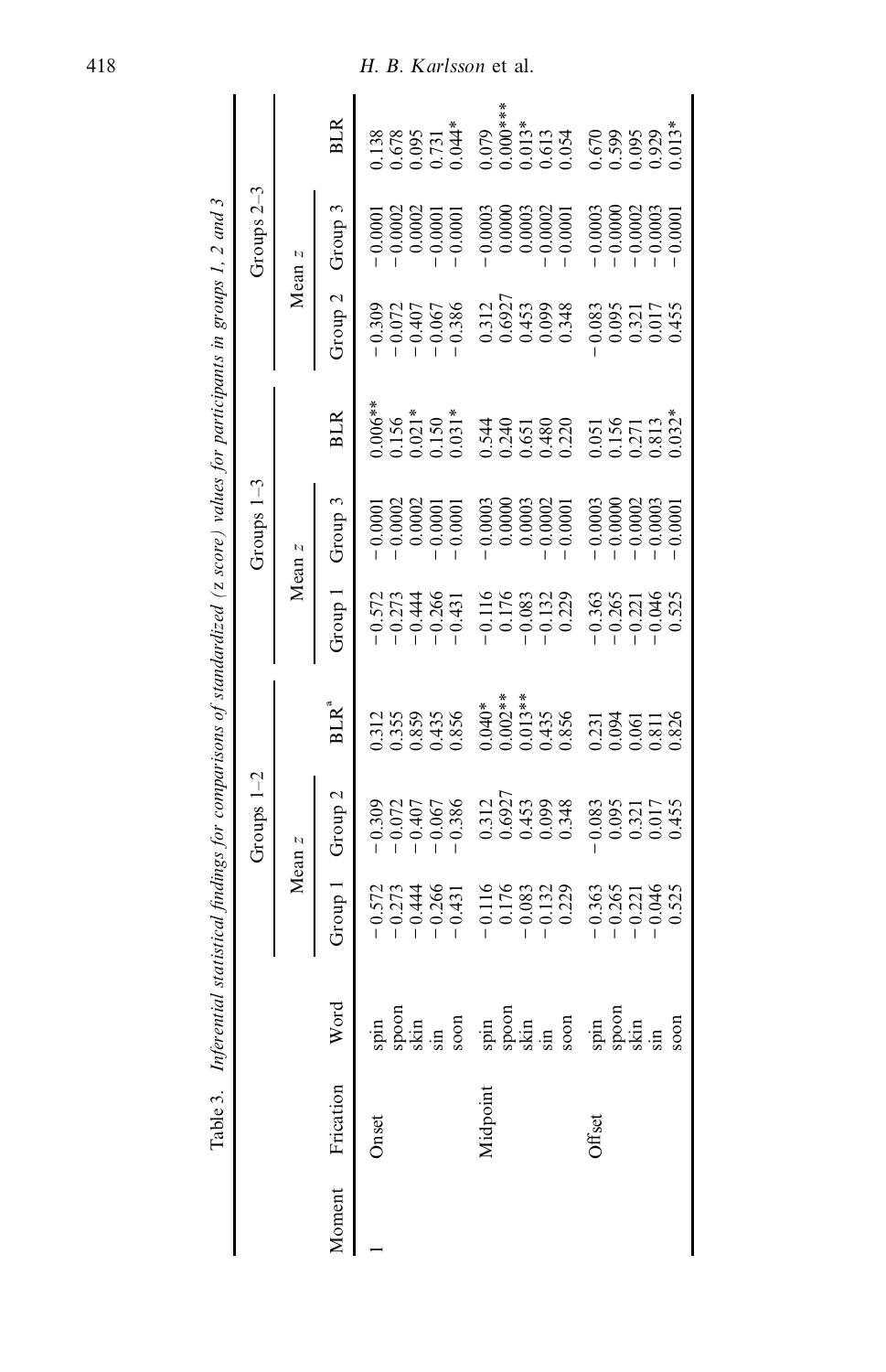|        |                             |                                                                                                                                                                                                                                                                                                                                                                                                                      |                                             |                                                                                                                           | Table 3. (Continued) |                                                            |                                                                                                                                                                                                                                                                   |                                                                                                                                                                                                                                                |                                                                                                                 |                                                                                |                                                                                                                                                    |
|--------|-----------------------------|----------------------------------------------------------------------------------------------------------------------------------------------------------------------------------------------------------------------------------------------------------------------------------------------------------------------------------------------------------------------------------------------------------------------|---------------------------------------------|---------------------------------------------------------------------------------------------------------------------------|----------------------|------------------------------------------------------------|-------------------------------------------------------------------------------------------------------------------------------------------------------------------------------------------------------------------------------------------------------------------|------------------------------------------------------------------------------------------------------------------------------------------------------------------------------------------------------------------------------------------------|-----------------------------------------------------------------------------------------------------------------|--------------------------------------------------------------------------------|----------------------------------------------------------------------------------------------------------------------------------------------------|
|        |                             |                                                                                                                                                                                                                                                                                                                                                                                                                      |                                             | Groups $1-2$                                                                                                              |                      |                                                            | Groups $1-3$                                                                                                                                                                                                                                                      |                                                                                                                                                                                                                                                |                                                                                                                 | Groups $2-3$                                                                   |                                                                                                                                                    |
|        |                             |                                                                                                                                                                                                                                                                                                                                                                                                                      |                                             | Mean $\it z$                                                                                                              |                      |                                                            | Mean z                                                                                                                                                                                                                                                            |                                                                                                                                                                                                                                                |                                                                                                                 | Mean z                                                                         |                                                                                                                                                    |
| Moment | Frication                   | Word                                                                                                                                                                                                                                                                                                                                                                                                                 | Group                                       | Group <sub>2</sub>                                                                                                        | BLR <sup>a</sup>     | Group 1                                                    | Group 3                                                                                                                                                                                                                                                           | <b>BLR</b>                                                                                                                                                                                                                                     | Group <sub>2</sub>                                                                                              | Group 3                                                                        | <b>BLR</b>                                                                                                                                         |
|        | Onset                       |                                                                                                                                                                                                                                                                                                                                                                                                                      | 0.381<br>0.346<br>0.433<br>0.433            |                                                                                                                           |                      | 1381<br>1346<br>1.320<br>1.431                             | $\begin{array}{l} 0.0001 \\ 0.0002 \\ 0.0001 \\ 0.0002 \\ 0.0001 \\ 0.0001 \end{array}$                                                                                                                                                                           |                                                                                                                                                                                                                                                | $\begin{array}{c} 0.276 \\ 1.188 \\ 1.037 \\ 0.159 \\ 0.017 \end{array}$                                        | $0.0001$<br>$0.0001$<br>$0.00001$<br>$0.0001$                                  | 1.134                                                                                                                                              |
|        |                             |                                                                                                                                                                                                                                                                                                                                                                                                                      |                                             |                                                                                                                           |                      |                                                            |                                                                                                                                                                                                                                                                   |                                                                                                                                                                                                                                                |                                                                                                                 |                                                                                |                                                                                                                                                    |
|        |                             |                                                                                                                                                                                                                                                                                                                                                                                                                      |                                             |                                                                                                                           |                      |                                                            |                                                                                                                                                                                                                                                                   |                                                                                                                                                                                                                                                |                                                                                                                 |                                                                                |                                                                                                                                                    |
|        |                             |                                                                                                                                                                                                                                                                                                                                                                                                                      |                                             |                                                                                                                           |                      |                                                            |                                                                                                                                                                                                                                                                   |                                                                                                                                                                                                                                                |                                                                                                                 |                                                                                |                                                                                                                                                    |
|        |                             |                                                                                                                                                                                                                                                                                                                                                                                                                      |                                             | 0.276<br>1.188<br>1.037<br>0.159<br>0.617                                                                                 |                      |                                                            |                                                                                                                                                                                                                                                                   |                                                                                                                                                                                                                                                |                                                                                                                 |                                                                                |                                                                                                                                                    |
|        | Midpoint                    |                                                                                                                                                                                                                                                                                                                                                                                                                      |                                             |                                                                                                                           |                      |                                                            |                                                                                                                                                                                                                                                                   |                                                                                                                                                                                                                                                |                                                                                                                 |                                                                                |                                                                                                                                                    |
|        |                             |                                                                                                                                                                                                                                                                                                                                                                                                                      |                                             |                                                                                                                           |                      |                                                            |                                                                                                                                                                                                                                                                   |                                                                                                                                                                                                                                                |                                                                                                                 |                                                                                |                                                                                                                                                    |
|        |                             |                                                                                                                                                                                                                                                                                                                                                                                                                      |                                             |                                                                                                                           |                      |                                                            |                                                                                                                                                                                                                                                                   |                                                                                                                                                                                                                                                |                                                                                                                 |                                                                                |                                                                                                                                                    |
|        |                             |                                                                                                                                                                                                                                                                                                                                                                                                                      |                                             |                                                                                                                           |                      |                                                            |                                                                                                                                                                                                                                                                   |                                                                                                                                                                                                                                                |                                                                                                                 |                                                                                |                                                                                                                                                    |
|        |                             |                                                                                                                                                                                                                                                                                                                                                                                                                      | $0.668$<br>0.574<br>0.414<br>0.431<br>0.340 |                                                                                                                           |                      |                                                            |                                                                                                                                                                                                                                                                   |                                                                                                                                                                                                                                                |                                                                                                                 | $0.0001$<br>$0.0536$<br>$0.0000$<br>$0.0000$<br>$0.0000$                       |                                                                                                                                                    |
|        | Offset                      | $\begin{array}{l} \mathfrak{sp}^{2} \mathfrak{so}^{2} \mathfrak{so}^{2} \mathfrak{so}^{2} \mathfrak{so}^{2} \mathfrak{so}^{2} \mathfrak{so}^{2} \mathfrak{so}^{2} \mathfrak{so}^{2} \mathfrak{so}^{2} \mathfrak{so}^{2} \mathfrak{so}^{2} \mathfrak{so}^{2} \mathfrak{so}^{2} \mathfrak{so}^{2} \mathfrak{so}^{2} \mathfrak{so}^{2} \mathfrak{so}^{2} \mathfrak{so}^{2} \mathfrak{so}^{2} \mathfrak{so}^{2} \mathfr$ | 0.625<br>0.186<br>0.150<br>0.791            | $\begin{array}{c} 0.050 \\ 0.114 \\ 0.156 \\ 0.124 \\ 0.065 \\ 0.799 \\ 0.074 \\ 0.0333 \\ 0.552 \\ 0.050 \\ \end{array}$ |                      | 668<br>0.574<br>0.41319<br>0.625 600 600<br>0.791<br>0.791 | $\begin{array}{l} 0.0001\\ 0.0000\\ 0.0000\\ 0.0000\\ 0.0000\\ 0.0000\\ 0.0000\\ 0.0000\\ 0.0000\\ 0.0000\\ 0.0000\\ 0.0000\\ 0.0000\\ 0.0000\\ 0.0000\\ 0.0000\\ 0.0000\\ 0.0000\\ 0.0000\\ 0.0000\\ 0.0000\\ 0.0000\\ 0.0000\\ 0.0000\\ 0.0000\\ 0.0000\\ 0.00$ | $\begin{array}{cccccccc} 0.045* & 0.00000& 0.00000& 0.0000& 0.0000& 0.0000& 0.0000& 0.0000& 0.0000& 0.0000& 0.0000& 0.0000& 0.0000& 0.0000& 0.0000& 0.0000& 0.0000& 0.0000& 0.0000& 0.000& 0.000& 0.000& 0.000& 0.000& 0.000& 0.000& 0.000& 0$ | $\begin{array}{r} 0.050 \\ 0.114 \\ 0.156 \\ 0.124 \\ 0.065 \\ 0.799 \\ 0.043 \\ 0.353 \\ 0.552 \\ \end{array}$ | $\begin{array}{r} 0.0000 \\ -0.0000 \\ 0.0001 \\ 0.0002 \\ 0.0000 \end{array}$ | $0.000***$<br>$0.016*$<br>$0.016*$<br>$0.003**$<br>$0.003**$<br>$0.551$<br>$0.395$<br>$0.000**$<br>$0.000**$<br>$0.000**$<br>$0.000**$<br>$0.000*$ |
|        |                             |                                                                                                                                                                                                                                                                                                                                                                                                                      |                                             |                                                                                                                           |                      |                                                            |                                                                                                                                                                                                                                                                   |                                                                                                                                                                                                                                                |                                                                                                                 |                                                                                |                                                                                                                                                    |
|        |                             |                                                                                                                                                                                                                                                                                                                                                                                                                      |                                             |                                                                                                                           |                      |                                                            |                                                                                                                                                                                                                                                                   |                                                                                                                                                                                                                                                |                                                                                                                 |                                                                                |                                                                                                                                                    |
|        |                             |                                                                                                                                                                                                                                                                                                                                                                                                                      |                                             |                                                                                                                           |                      |                                                            |                                                                                                                                                                                                                                                                   |                                                                                                                                                                                                                                                |                                                                                                                 |                                                                                |                                                                                                                                                    |
|        |                             | soon                                                                                                                                                                                                                                                                                                                                                                                                                 |                                             |                                                                                                                           |                      |                                                            |                                                                                                                                                                                                                                                                   |                                                                                                                                                                                                                                                |                                                                                                                 |                                                                                |                                                                                                                                                    |
|        | Binary logistic regression. |                                                                                                                                                                                                                                                                                                                                                                                                                      |                                             |                                                                                                                           |                      |                                                            |                                                                                                                                                                                                                                                                   |                                                                                                                                                                                                                                                |                                                                                                                 |                                                                                |                                                                                                                                                    |

*Acoustic marker for dentalize d* /*s*/ 419

<sup>&</sup>lt;sup>a</sup>Binary logistic regression.<br> $*_p \sim 0.05$ ;  $*_p < 0.01$ ;  $***_p < 0.001$ .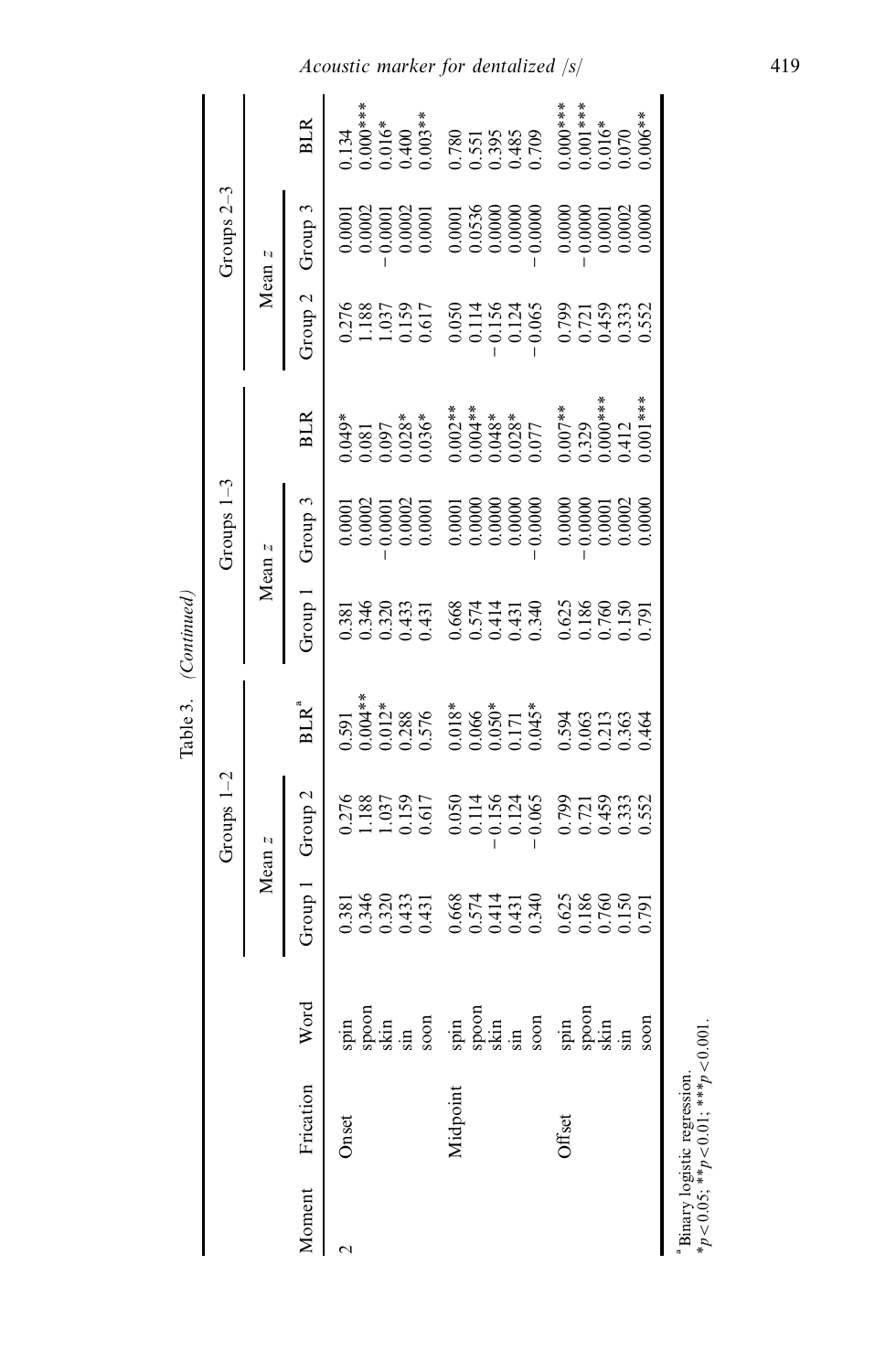

Moment 1 z scores

Figure 2. *z score data pooled across* spin*,* spoon *and* skin *for subjects in each of the three study groups.*

consistent with the perception of decreased sibilance. If such effects occurred for Group 1 speakers in the present study, they were not sufficiently salient to cause the transcriber to classify the /s/ tokens as distorted.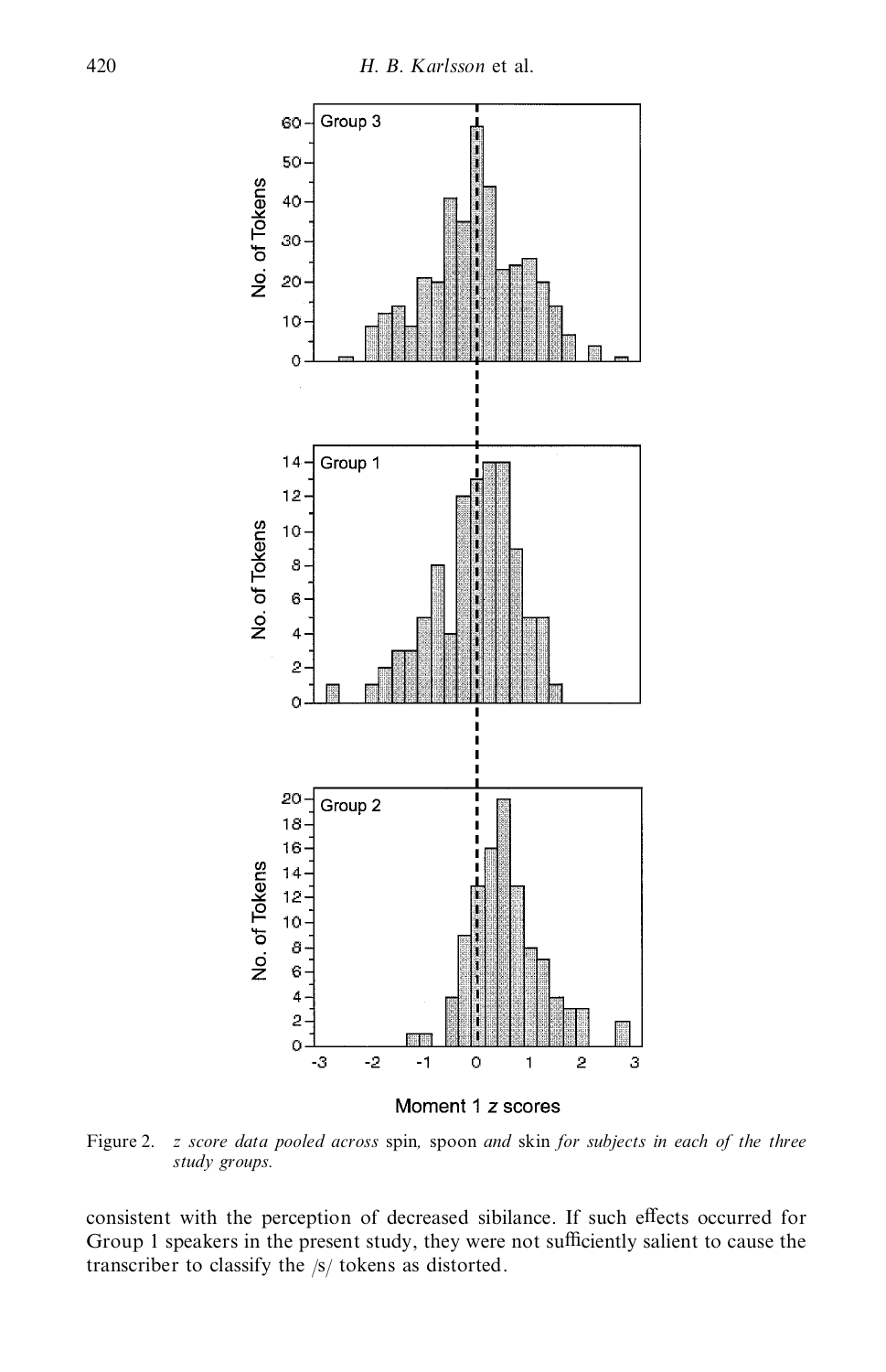To summarize, two possible articulatory correlates of the acoustic findings are proposed for further study. First, although the /s/ productions of the Group 2 speakers were perceptually transcribed as within the normal range, their M1 values may be consistent with differences in tongue carriage. Second, although the  $\frac{s}{ }$ productions of Group 1 speakers were also perceptually transcribed as within the normal range, their M2 values were consistent with articulatory gestures associated with reduced sibilance and potential differences in constriction shape.

## *Coarticulation at frication onset and oVset*

As noted above, statistical differences observed at the frication midpoint did not consistently occur for comparisons involving frication onsets and offsets. Nittrouer, Studdert-Kennedy and McGowan (1989) have suggested that coarticulation decreases as children mature, positing that children initially organize their speech into syllables and only later into phonemic segments (Nittrouer, 1995). Presumably, any contribution of contiguous vowel energy (for onsets in all words and offsets in *sin* and *soon*) could impact both M1 and M2 values. Alternatively, as noted by Jongman (1989), the fricative /s/ reaches its amplitude peak relatively late past frication onset. This may contribute to the possibility of perceptual confusion and productive differences, particularly for /s/ production onsets.

## *Developmental and normalization correlates*

Whatever the articulatory correlates underlying the acoustic differences observed in the present study, explanatory accounts of potentially important differences in speech acquisition and normalization in Group 1 versus Group 2 speakers require consideration. A prior discussion of ndings for children with comparable histories of residual / / distortions proposed one possible account (Shriberg *et al*., 2001). The prior study reported significant differences in the F3-F2 characteristics of residual derhotacized  $\beta$ <sup>y</sup>/ productions in adolescents with histories of generalized speech delay, compared with adolescents with speech error histories limited to rhotic distortions. Children in the former group were comparable with Group 1 speakers in the present study, and speakers in the latter group were comparable with the present Group 2 speakers. The children in these studies were assessed with the same protocol used in the present study, and the control speakers were the same children (Group 3) as those in this study. The F3-F2 marker used to discriminate derhotacized  $/3$ <sup>t</sup>/ tokens from the two speaker groups had high sensitivity and specificity. Although the present acoustic findings differentiating speakers with the two histories of residual /s/ distortions are not as compelling, the following outlines the basic concepts of a possible explanatory account.

The higher spectral energies for the /s/ productions of speakers in Group 2 suggest that the speakers may have a tongue posture and/or constriction type that is more aberrant than Group 1 speakers relative to typical  $\frac{1}{s}$  production. As suggested for speakers with comparable histories restricted to errors on rhotics, such children might produce distortions on /s/ and possibly on other fricatives and affricates from their very earliest attempts to articulate these sounds. One possible reason that their perceptually correct /s/ productions at adolescence are less like those of typically speaking children is that the early appearing tongue postures were overlearned and hence resistant to change. As proposed for children with histories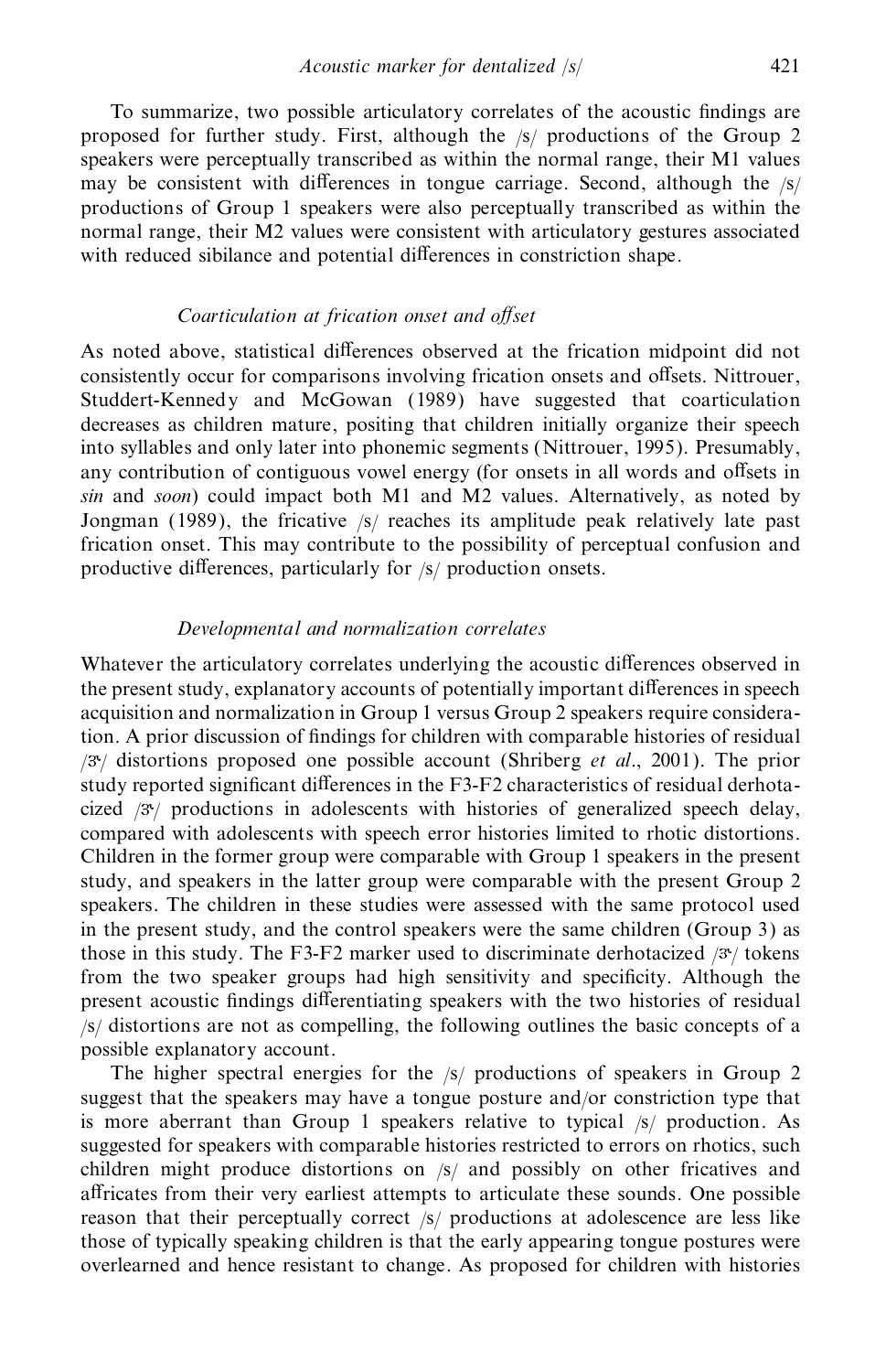of only rhotic distortions, relevant explanatory constructs for such persistent speech motor errors and differences could be drawn from a number of literatures, including diverse perspectives in dynamical systems and second language acquisition (cf. Shriberg *et al*., 2001). Essentially, the thesis proposed in this account is that it is difficult to modify frequently occurring inappropriate behaviours acquired early, at a time when a system is less mature and is self-organizing phonetically and phonologically.

In contrast to the above hypothesis concerning the antecedents of /s/ production in speakers with Group 2 histories, consider the speech histories of children with significant speech delay as described in many sources in the last 30 years. Children with mild to severe speech delay typically have early deletions of  $\frac{s}{a}$  and other fricatives, particularly deletion of /s/ in word-initial clusters (McLeod, 1999). They also have substitutions of stops for /s/, particularly in word-initial singleton contexts. Thus, in contrast to the early /s/ distortions posited for Group 2 speakers, children with speech delay may not realize /s/ targets (i.e. they may not be present in their phonetic inventories) until a later age. By that point in time, children's phonological systems and speech-motor maturity may be characterized by essentially normal tongue postures for /s/ and other fricatives. As indicated by the term *phonological disorder*, the problem in speech delay has been more associated with cognitivelinguistic constraints than with deficits involving speech-motor control. Some classi cation systems, in fact, reserve the term *phonological disorder* for children with Group 1 histories, using *articulation disorder* to classify children with Group 2 histories. Although we do not endorse this proposed nosological dichotomy, we do hypothesize significant etiological differences in the two speech histories (cf. Shriberg *et al*., 1997; Shriberg *et al*., 2001).

#### **Conclusions**

Findings from the present study support the potential utility of acoustic markers for speech-genetic needs, as well as for other research needs in child speech disorders. From a methodological perspective, our findings suggest that spectral moments analysis provides a useful analytic approach toward the identification of such markers, and that use of word-initial clusters may provide the best motoric context to assess the precision of  $\frac{s}{\sqrt{2}}$  articulation. Findings further suggest that a midpoint frication sample may be most sensitive to differences in the spectral characteristics of /s/ tokens perceived as correctly articulated. Further research should include larger, more socio-demographically diverse groups of speakers with well-documented speech histories. A primary need is to assess speakers whose residual dentalized  $\frac{s}{ }$ productions in conversational speech samples also occur under the controlled conditions of speech tasks. As in the F3-F2 marker reported in the prior study of adolescents with residual rhotic distortions, perhaps a derived marker based on data from two or more spectral moments will have sufficient sensitivity and specificity to adequately discriminate the speech histories in question for older speakers with persistent /s/ distortions or perceptually normalized speech. Continued acoustic studies and planned physiologic studies pursue these challenging questions.

#### **Acknowledgements**

The authors thank Chad Allen, Roger Brown, Ernest Colantonio, Katherina Hauner, Ray Kent, Paul Milenkovic, Rachel Riely, Gary Weismer, David Wilson and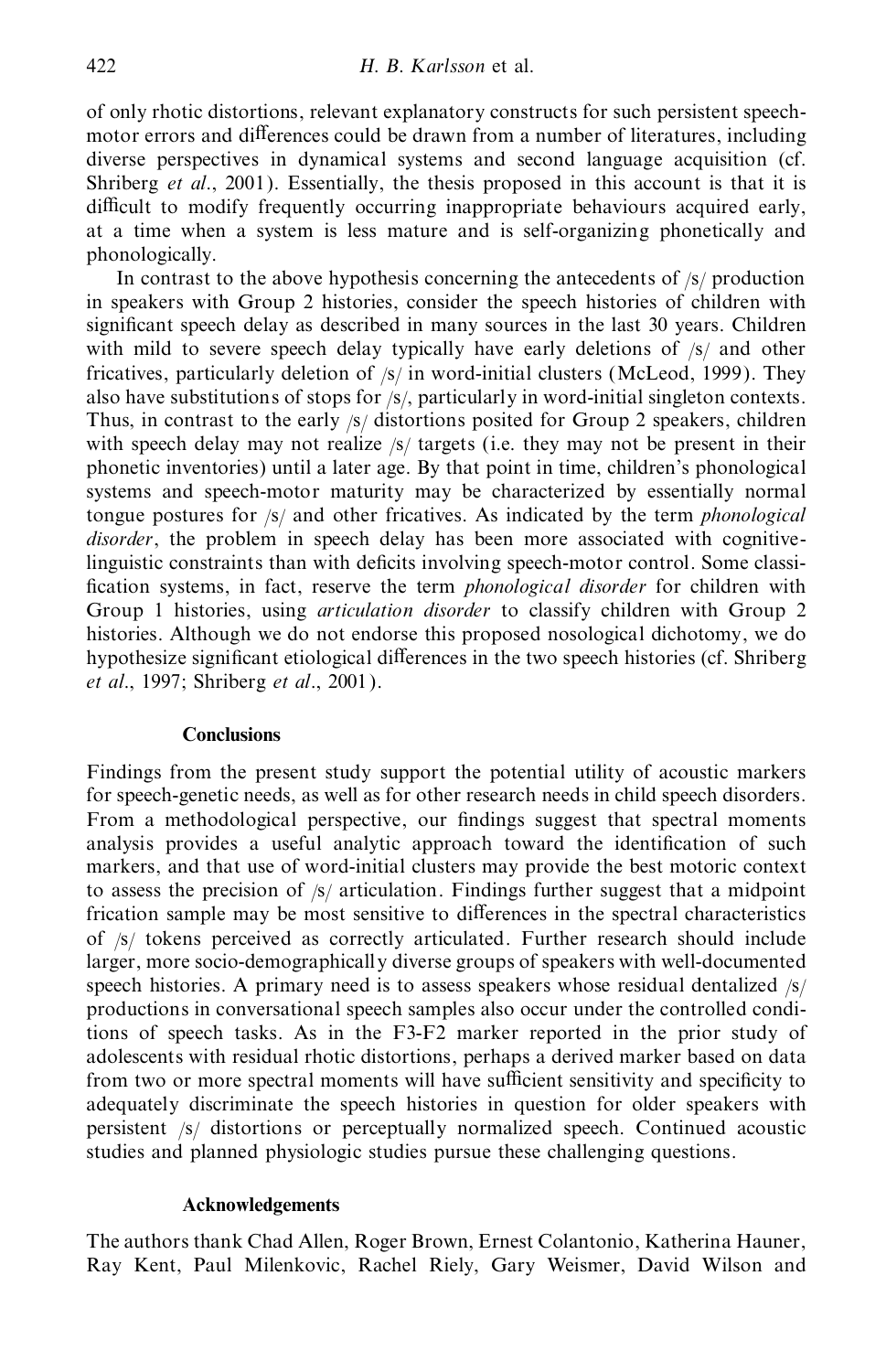the clinicians in the Madison Metropolitan School District for their assistance. Preparation of the paper was supported by a grant from the National Institute on Deafness and Other Communication Disorders, National Institutes of Health, DC00496.

#### **References**

- BAUM, S. R. and MCNUTT, J. C., 1990, An acoustic analysis of frontal misarticulation of  $\frac{s}{2}$ in children. *Journal of Phonetics*, **18**, 51–63.
- DANILOFF, R. G., WILCOX, K. and STEPHENS, M. I., 1980, An acoustic-articulatory description of children's defective /s/ productions. *Journal of Communication Disorders*, **13**, 347–363.
- Dunn, L. M. and Dunn, L. M., 1981, *Peabody Picture Vocabulary Test—Revised* (Circle Pines: American Guidance Service).
- FLETCHER, S. G., 1989, Palatometric specification of stop, affricate, and sibilant sounds. *Journal of Speech and Hearing Research*, **32**, 736–748.
- Flipsen, P., Jr, Shriberg, L. D., Weismer, G., Karlsson, H. B. and McSweeny, J. L., 1999, Acoustic characteristics of /s/ in adolescents. *Journal of Speech, Language , and Hearing Research*, **42**, 663–677.
- Flipsen, P., Jr, Shriberg, L. D., Weismer, G., Karlsson, H. B. and McSweeny, J. L., 2001, Acoustic phenotypes for speech-genetics studies: Reference data for residual  $/3$  $/$  distortions. *Clinical Linguistics and Phonetics*, **15**, 603–630.
- FLIPSEN, P., JR, TJADEN, K., WEISMER, G. and KARLSSON, H., 1996, Acoustic analysis protocol. Technical Report No. 4. Phonology Project [www.waisman.wisc.edu/phonology], Waisman Center on Mental Retardation and Human Development, University of Wisconsin-Madison.
- Forrest, K., Weismer, G., Elbert, M. and Dinnsen, D. A., 1994, Spectral analysis of target-appropriate  $/t/$  and  $/k/$  produced by phonologically disordered and normally articulating children. *Clinical Linguistics and Phonetics*, **8**, 267–281.
- FORREST, K., WEISMER, G., HODGE, M., DINNSEN, D. A. and ELBERT, M., 1990, Statistical analysis of word-initial  $/k$  and  $/t$  produced by normal and phonologically disordered children. *Clinical Linguistics and Phonetics*, **4**, 327–340.
- GIBBON, F. E., 1999, Undifferentiated lingual gestures in children with articulation/ phonological disorders. *Journal of Speech Language and Hearing Research*, **42**, 382–397.
- HARDCASTLE, W. J. and MORGAN, R. A., 1982, An instrumental investigation of articulation disorders in children. *British Journal of Disorders of Communication*, **17**, 47–65.
- JONGMAN, A., 1989, Duration of frication noise required for identification of English fricatives. *Journal of Acoustical Society of America*, **85**, 1718–1725.
- JONGMAN, A., WAYLAND, R. and WONG, S., 2000, Acoustic characteristics of English fricatives. *Journal of the Acoustical Society of America*, **108**, 1252–1263.
- Karlsson, H., 1999, An acoustic description of /s/ productions in two subtypes of child speech disorders. Unpublished Master's thesis, University of Wisconsin, Madison.
- KENT, R. D., DEMBOWSKI, J. and LASS, N. J., 1996, The acoustic characteristics of American English. In N. J. Lass (ed.), *Principles of Experimental Phonetics* (St Louis: Mosby), pp. 185–225.
- Lewis, B. A. and SHRIBERG, L. D., 1994, Life span interrelationships among speech, prosodyvoice, and nontraditional phonological measures. Miniseminar presented at the annual meeting of the American Speech–Language–Hearing Association, New Orleans, LA, November.
- MCGOWAN, R. S. and NITTROUER, S., 1988, Differences in fricative production between children and adults: Evidence from an acoustic analysis of /S/ and /s/. *Journal of the Acoustical Society of America*, **83**, 229–236.
- McLeod, S., 1999, Children's acquisition of consonant clusters. Unpublished doctoral dissertation, University of Sydney.
- Miccio, A. W., Forrest, K. and Elbert, M., 1996, Spectra of voiceless fricatives produced by children with normal and disordered phonologies. In T. Powell (ed.), *Pathologies*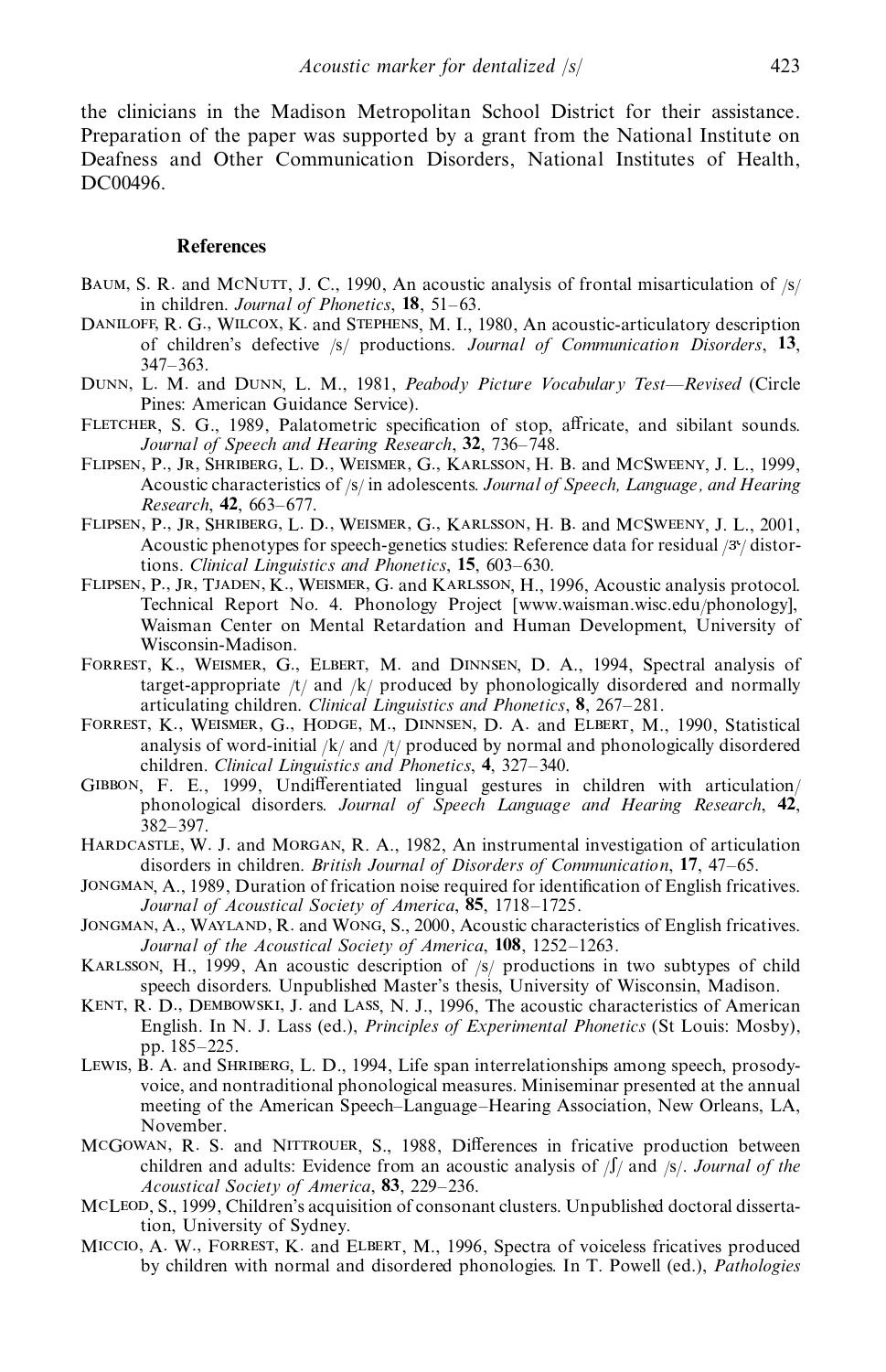*of Speech and Language : Contributions of Clinical Linguistics and Phonetics* (New Orleans: ICPLA), pp. 223–236.

- Milenkovic, P., 1996, CSpeech, v.4 [computer program] (Madison: University of Wisconsin- Madison, Department of Electrical Engineering).
- Miller, J. L., Grosjean, F. and Lomanto, C., 1984, Articulation rate and its variability in spontaneous speech: a reanalysis and some implications. *Phonetica*, **41**, 215–225.
- MORRISON, J. A. and SHRIBERG, L. D., 1992, Articulation testing versus conversational speech sampling. *Journal of Speech and Hearing Research*, **35**, 259–273.
- Narayanan, S. S., Alwan, A. A. and Haker, K., 1995, An articulatory study of fricative consonants using magnetic resonance imaging. *Journal of the Acoustical Society of America*, **98**, 1325–1347.
- NITTROUER, S., 1995, Children learn separate aspects of speech production at different rates: Evidence from spectral moments. *Journal of the Acoustical Society of America*, **97**, 520–530.
- Nittrouer, S., Studdert-Kennedy, M. and McGowan, R. S., 1989, The emergence of phonetic segments: Evidence from the spectral structure of fricative-vowel syllables spoken by children and adults. *Journal of Speech and Hearing Research*, **32**, 120–132.
- Shriberg, L. D., 1991, Towards a phenotype for developmental phonological disorders. Invited Paper presented at Genetics: Progress and Promise for Communication Sciences and Disorders, American Speech–Language–Hearing Association, Atlanta, GA, November.
- SHRIBERG, L. D., 1993, Four new speech and prosody-voice measures for genetics research and other studies in developmental phonological disorders. *Journal of Speech and Hearing Research*, **36**, 105–140.
- Shriberg, L. D., 1994, Five subtypes of developmental phonological disorders. *Clinics in Communication Disorders*, **4**, 38–53.
- SHRIBERG, L. D., 1999, Epidemiologic and diagnostic profiles for five developmental phonological disorders. Paper presented at the Annual Convention of the American Speech– Language–Hearing Association, San Francisco, CA, November.
- Shriberg, L. D., Allen, C. T., McSweeny, J. L. and Wilson, D. L., 2001, PEPPER: programs to examine phonetic and phonologic evaluation records [computer program] (Madison: Waisman Center, University of Wisconsin-Madison).
- Shriberg, L. D. and Austin, D., 1998, Comorbidity of speech–language disorder: implications for a phenotype marker for speech delay. In R. Paul (ed.), *The Speech–Language Connection* (Baltimore: Paul H. Brookes), pp. 73–117.
- Shriberg, L. D., Austin, D., Lewis, B. A., McSweeny, J. L. and Wilson, D. L., 1997, The speech disorders classification system (SDCS): extensions and lifespan reference data. *Journal of Speech and Hearing Research*, **40**, 723–740.
- SHRIBERG, L. D., FLIPSEN, P., JR, KARLSSON, H. B. and MCSWEENY, J. L., 2001, Acoustic phenotypes for speech genetics studies: An acoustic marker for residual  $/3$ <sup>t</sup>/ distortions. *Clinical Linguistics and Phonetics*, **15**, 631–650.
- Shriberg, L. D. and Kent, R. D., 1995, *Clinical Phonetics*, 2nd edn (Boston: Allyn & Bacon). Shriberg, L. D. and Kwiatkowski, J., 1994, Developmental phonological disorders. I: A
- clinical profile. *Journal of Speech and Hearing Research*, 37, 1100-1126.
- Stevens, K. N., 1998, *Acoustic Phonetics* (Cambridge, MA: MIT Press).
- STONE, M. and LUNDBERG, A., 1996, Three-dimensional tongue surface shapes of English consonants and vowels. *Journal of the Acoustical Society of America*, **99**, 3728–3737.
- Stoner, R., Gately, G. and Rivers, D. L., 1987, An investigation of apical and dorsal /s/ production. *Texas Journal of Audiology and Speech Pathology*, **13**, 40–42.
- SUBTELNY, J. D., OYA, N. and SUBTELNY, J. D., 1972, Cineradiographic study of sibilants. *Folia Phoniatrica*, **24**, 30–50.
- Weismer, G. and Elbert, M., 1982, Temporal characteristics of 'functionally' misarticulated /s/ in 4- to 6-year-old children. *Journal of Speech and Hearing Research*, **25**, 275–287.